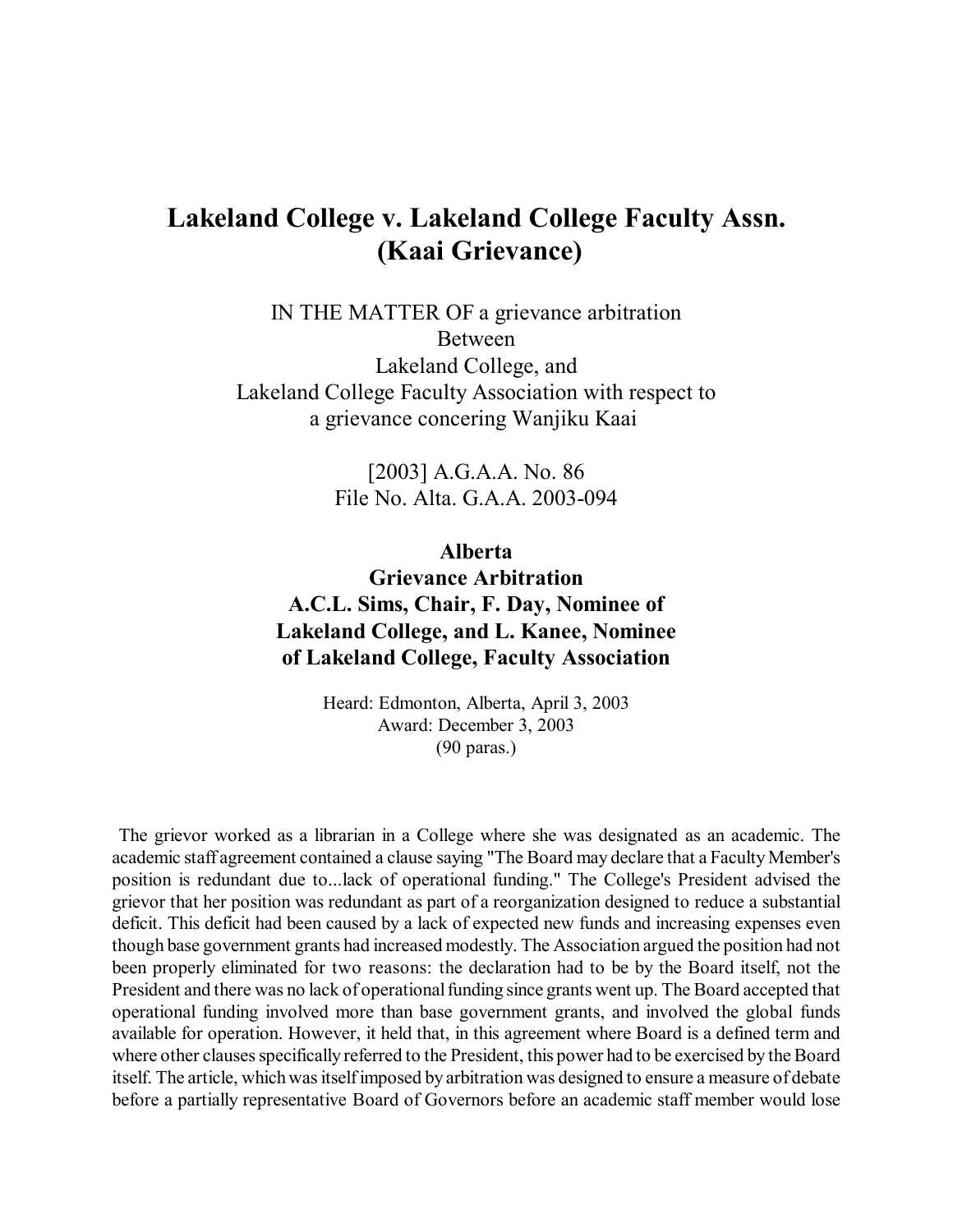their position. In the face of this clause, any purported delegation to the President was insufficient to meet the intention of the article.

#### **Appearances:**

Brian Thompson, Counsel, Pauline Gillanders, V-P, Finance and Operations, Keith Passey, Director, H.R., and Brian Larson, V-P, Academic and Student Services, for Lakeland College. Simon Renouf, Counsel, Shasta Desbarats, Counsel, Neil Maclean, President, Audra Baddock, Executive Assistant, Terry Sway, Labour Relations Officer, and Wanjiku Kaai, Grievor, for Lakeland College Faculty Association.

### AWARD

**¶** 1 Ms. Wanjiku Kaai worked for 18 years as a professional librarian at Lakeland College in Vermilion, Alberta; a position designated as part of the institution's academic staff. She was a "continuing" member of the faculty. On May 22, 2002 she received a letter of redundancy reading, in part:

This letter is notification that effective July 3, 2002, your position as a Full-Time Continuing Faculty Member in the Centre for Information and Learning Resources at Lakeland College will be redundant.

This declaration and related action is taken in accordance with Article 7 - Reassignment and Termination of Continuing Employees in the current Collective Agreement between the Board of Governors of Lakeland College and the Lakeland College Faculty Association. This redundancy has occurred primarily due to a lack of operational funding.

**¶** 2 Article 7.2 provides:

7.2 The Board may declare that a Faculty Member's position is redundant (or will become redundant as of a certain date) due to decreased enrolment, course changes, technological changes, or lack of operational funding.

**¶** 3 "Board" is a defined term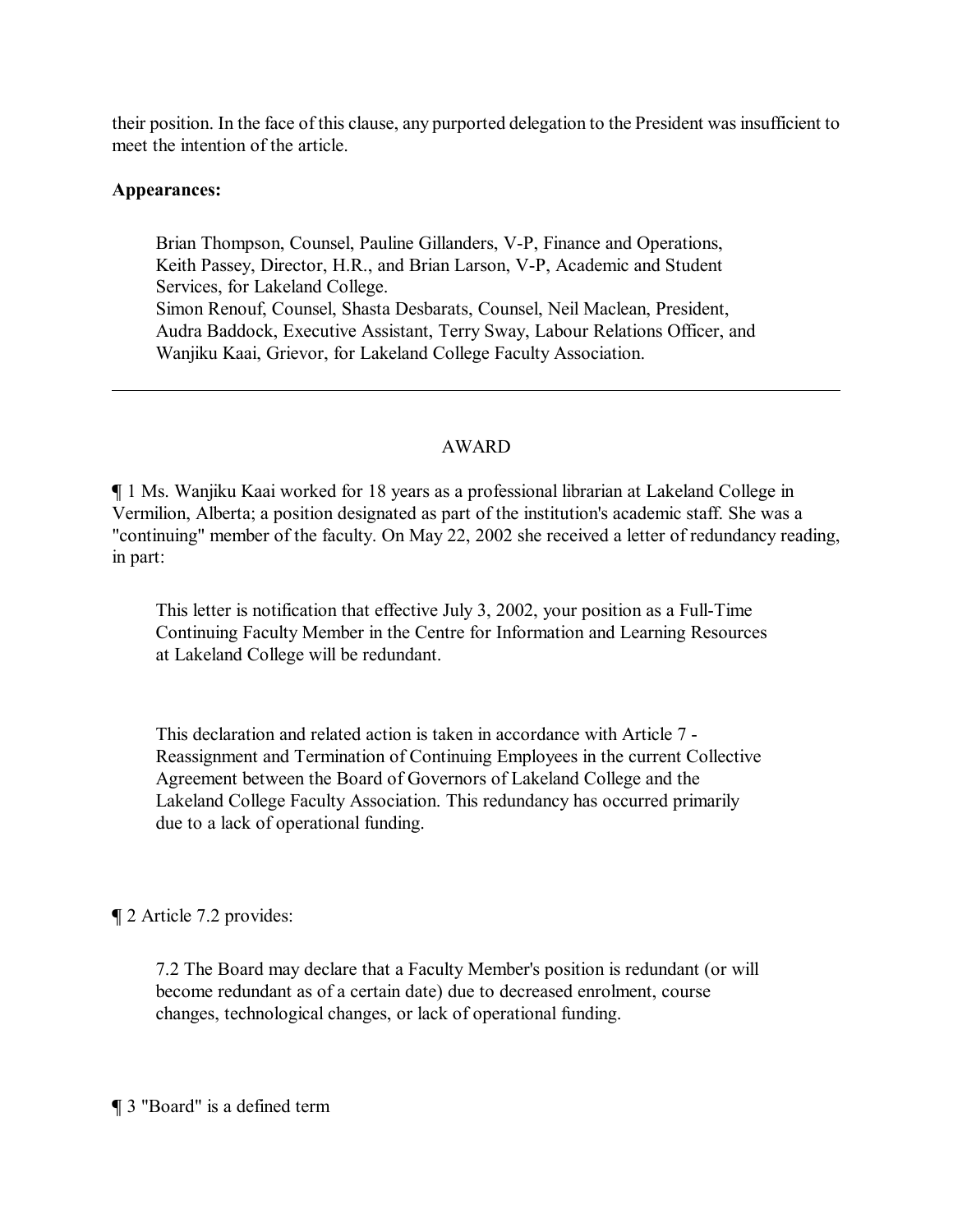1.12 "Board" means the Board of Governors of Lakeland College;

**¶** 4 "Continuing" faculty member is also a defined term and the definition is relevant particularly because of its reference to the Board of Governors.

1.19 "Continuing" member means a Faculty Member whose appointment is continuous from year to year, subject to clause 8.2, and subject to the right of the Board of Governors to dismiss for just and proper cause in accordance with Article 9, Suspension and Dismissal, and subject to the provisions of Article 7, Reassignment and Termination of Continuing Employees;

**¶** 5 Ms. Kaai, represented by the Lakeland College Faculty Association, grieved the Employer's action. The grievance raises two basic objections to the College's action, each said to render the redundancy notice null and void.

- 1. Article 7.02 requires a declaration of redundancy from the Board of Lakeland College. In fact the decision was made by the President or the Executive Committee without Board involvement.
- 2. Article 7.02 is predicated on "a lack of operational funding" yet "operational funds" continued and increased over the period in question.

**¶** 6 In answer to these points the Employer argues that 7.02 does not require the Board to act in person, rather, the Board is just used as a synonym for "Employer". The Board could and in any event had properly delegated its authority to make such decisions to the President. If Board authority was needed, that authority was given by the Board's approval of the budget. On the second issue the Association's interpretation of "operational funding" is too narrow. There was a demonstrable cutback in the College's revenues that were the direct cause of the decision to declare Ms. Kaai redundant.

**¶** 7 The parties agreed that the Board should rule on whether the purported redundancy notice is valid and, if necessary, reserve jurisdiction to deal with any question of remedy.

## Ms. Kaai's Evidence

**¶** 8 Ms. Kaai testified about her personal circumstances and the impact this decision has had on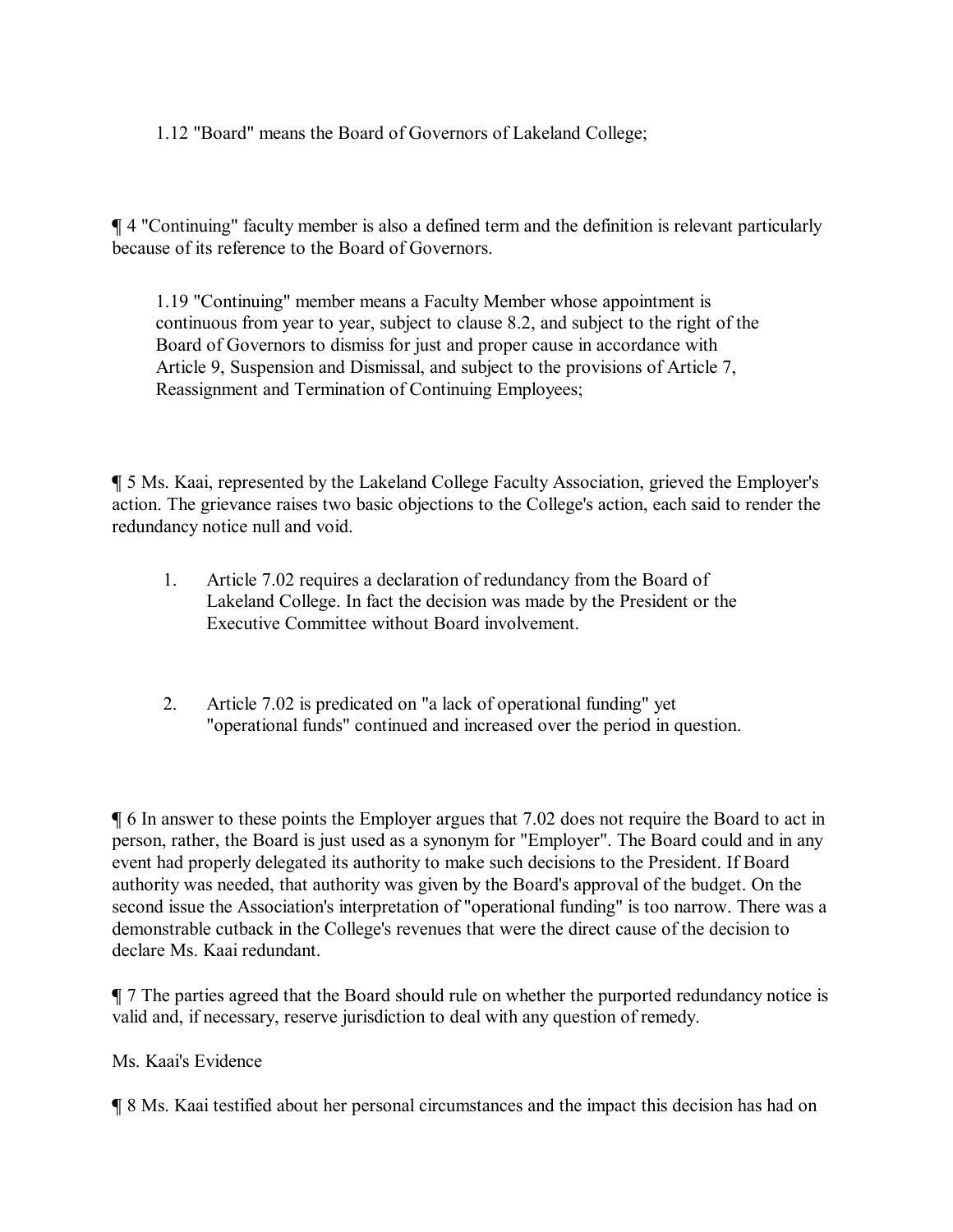her and her family. She holds Bachelor of Education and a Master in Library Science degrees. On August 20, 1984 she moved to the town and started work at the College. She has two daughters; one 14 in grade 9 and the other 13 in grade 7. Seven years ago one of her daughters suffered an infection and became deaf. The Vermilion community has provided her daughter with strong support in terms of her subsequent schooling and her social life. The school has two aids who work with her and her classmates have learnt to sign. She has trained as a swimmer. Her speech therapist and her general practitioner live in Vermilion. Ms. Kaai has family in Vermilion who also provide support. Ms. Kaai is 49 years old with 10-15 years to go before retirement. Family life is, for her a major priority. In her view, moving from Vermilion would spell disaster for her daughter. She has applied for librarian positions elsewhere but so far without success.

**¶** 9 Notwithstanding these compelling personal circumstances, the issues raised in Ms. Kaai's grievance turn on the interpretation of terms in the collective agreement that binds both parties. We have no discretion to assess or vary that interpretation based on personal circumstances.

#### The Association's Arguments

**¶** 10 The Association argues that Ms. Kaai's notice of position abolishment is void because only the Board of Governors can declare a position redundant. This argument rests on what the Faculty Association says is the plain and unambiguous wording of Article 7.2 of the agreement set out above. It says "the Board" may declare that a Faculty Member's position is redundant. Article 1.12 defines Board to mean the Board of Governors of Lakeland College. Therefore, under this collective agreement, the Board is the only body with authority to make that declaration.

**¶** 11 The Association refers to other places in the collective agreement where the parties have used terms that show they are conscious of the various different actors in the College's make-up and of the role they intend them to play. This shows, they argue, that when Article 7.2 says "the Board" it means just that.

**¶** 12 Article 7.7 provides:

7.7 The President shall approve any reasonable proposal for retraining which would reasonably allow a Faculty Member who was declared redundant to be reasonably able and qualified to assume a comparable position that is vacant (or contemplated to become vacant) within the next 18 months.

**¶** 13 This reference to the President is in contrast to section 7.2, 7.3, 7.4 and 7.5 where the reference is explicitly to "the Board."

**¶** 14 The Association also refers to the following sections: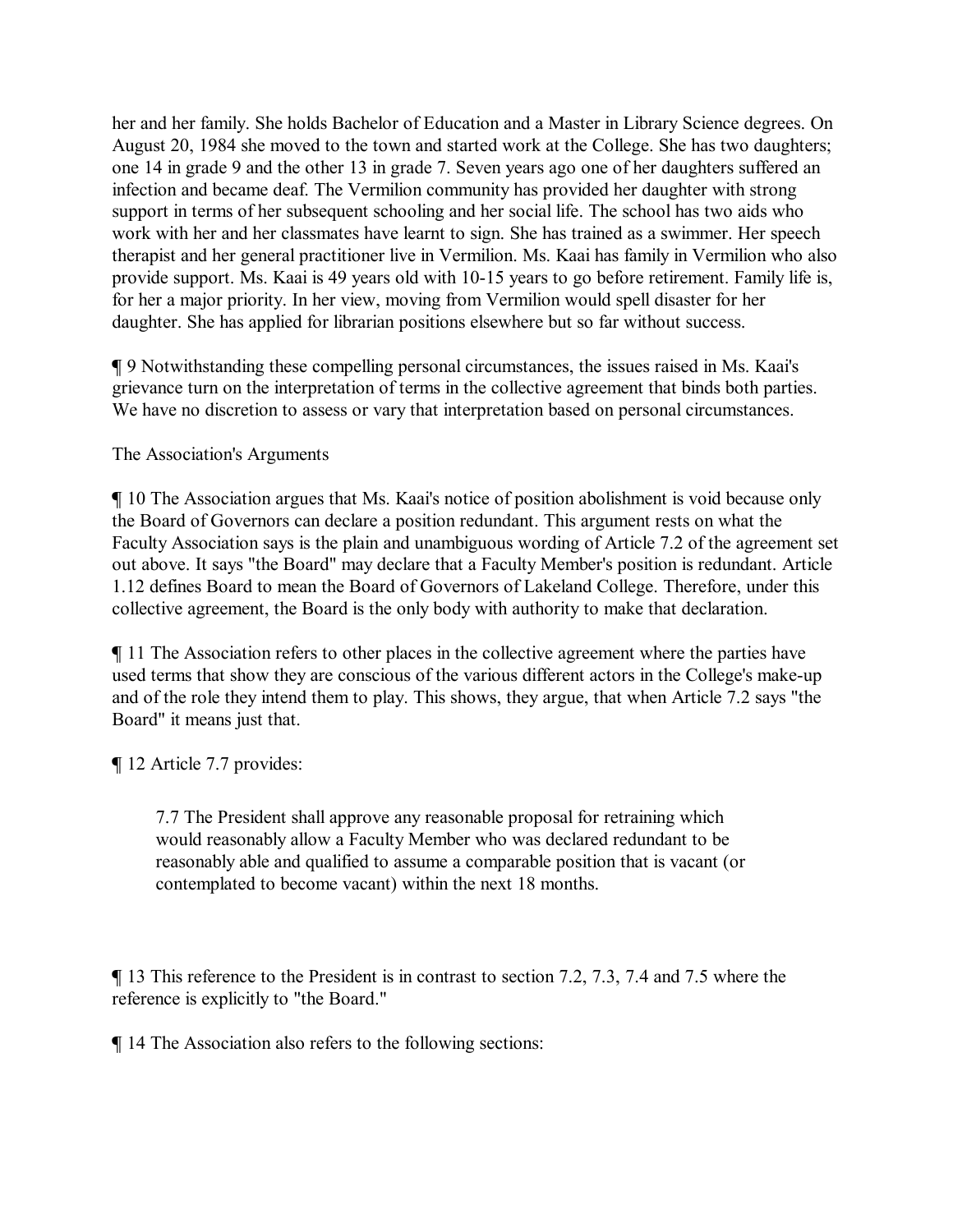4.7 Initial appointment of a Faculty Member to probationary appointment or continuing appointment shall be by notice in writing from the President or his designee on behalf of the Board...

10.6 Neither the Board nor any person acting on behalf of the Board shall:

a) refuse to employ or not continue to employ any Faculty Member or discriminate against any Faculty Member in regard to employment because the said Faculty Member is a member, officer or representative of the Faculty Association. [other prohibitions follow]

18.4.2 The Level I Grievance Officer shall be the Vice President, Academic (or designee).

18.5.2 The Level II Grievance Officer shall be the President (or designee).

**¶** 15 The Association's position is that neither the collective agreement nor the College's Act, R.S.A. 2000, c.C-19 give the Board the authority to delegate the power to declare a position to be redundant. In its view Article 7 reserved this right exclusively for the Board to exercise. In support of that argument the Association refers to:

AUPE Local 0040 and The Mental Health Board Ponoka (Re Clark) (1986) Alta. G.A.A. 85-124G (Elliott)

**¶** 16 The case involved the termination of a probationary employee of a Mental Health Board.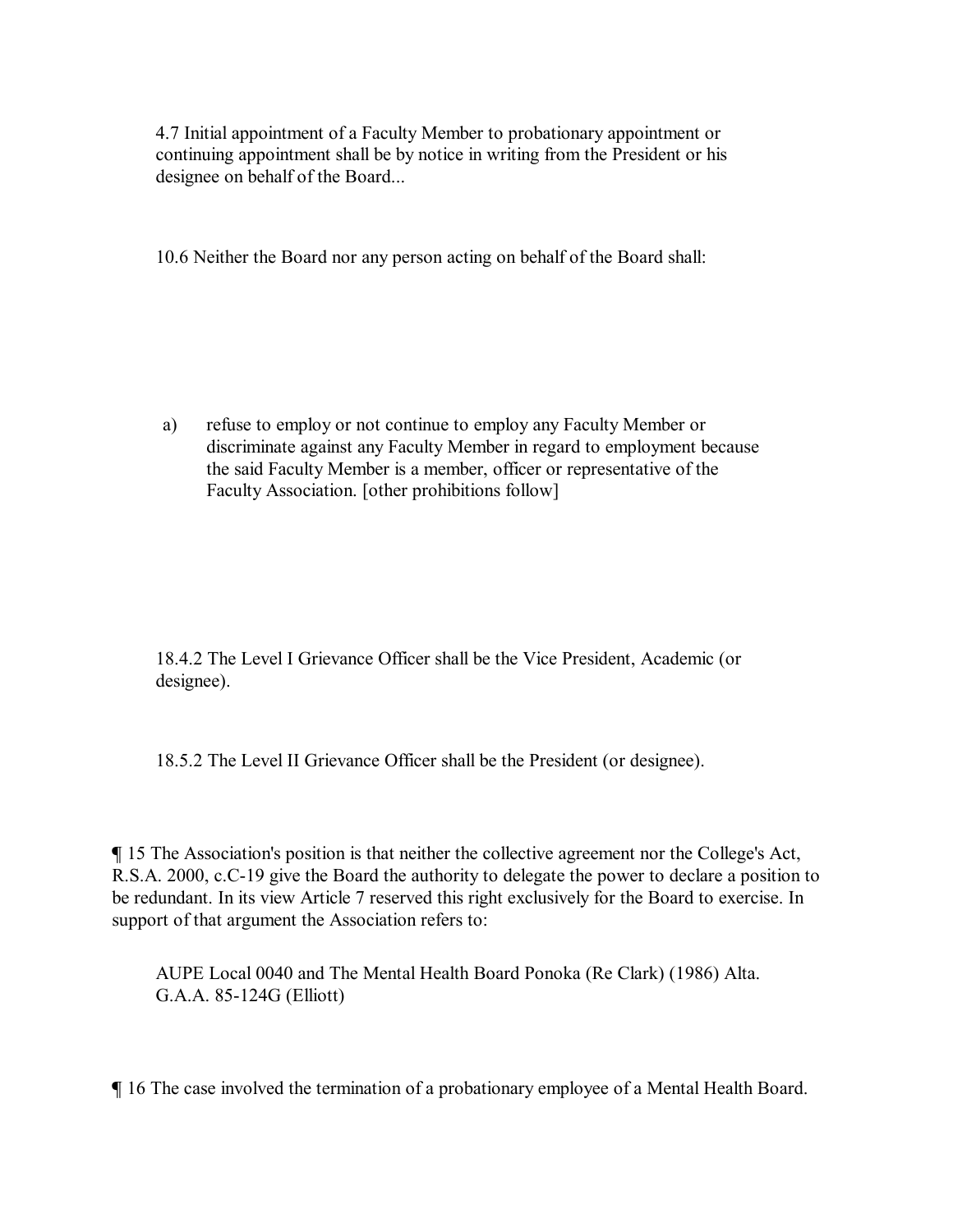The statutory power to dismiss was vested in the Board. It had the power to delegate that power, and had done so, to its Executive Director. The termination was decided upon by a manager with the prior approval of the Director of Human Resources. The Union maintained the termination was a nullity because of a lack of properly delegated authority. The arbitrator agreed. He found the Board could and had delegated its authority to the Executive Director, but no further and without any authority to sub-delegate. The Human Resources Director therefore lacked authority to make the termination and it was a nullity.

**¶** 17 The arbitration board ruled, however, that since the employee was probationary it had no authority to hear the grievance and declined jurisdiction. That decision was challenged in Court. The Alberta Court of Appeal ([1987] A.J. 436) found the Board erred in declining jurisdiction, and upheld the declaration that the termination was a nullity. Thus, on the point of significance to this case, the decision has judicial approval.

**¶** 18 The arbitrator provided the following helpful review of the rules on delegation and sub-delegation.

In considering the question of delegation and sub-delegation of authority we start with the position that the following is an accurate summary of the law:

An element which is essential to the lawful exercise of power is that it should be exercised by the authority upon whom it is conferred, and by no one else. The principle is strictly applied, even where it may cause administrative inconvenience, except in cases where it may reasonably be inferred that the power was intended to be delegable. (Administrative Law by Wade, 5th Edition, p.319)

Professor Willis in his article "Delegatus non potest delegare" (1943) 21 Can Bar Rev 257 says on page 159: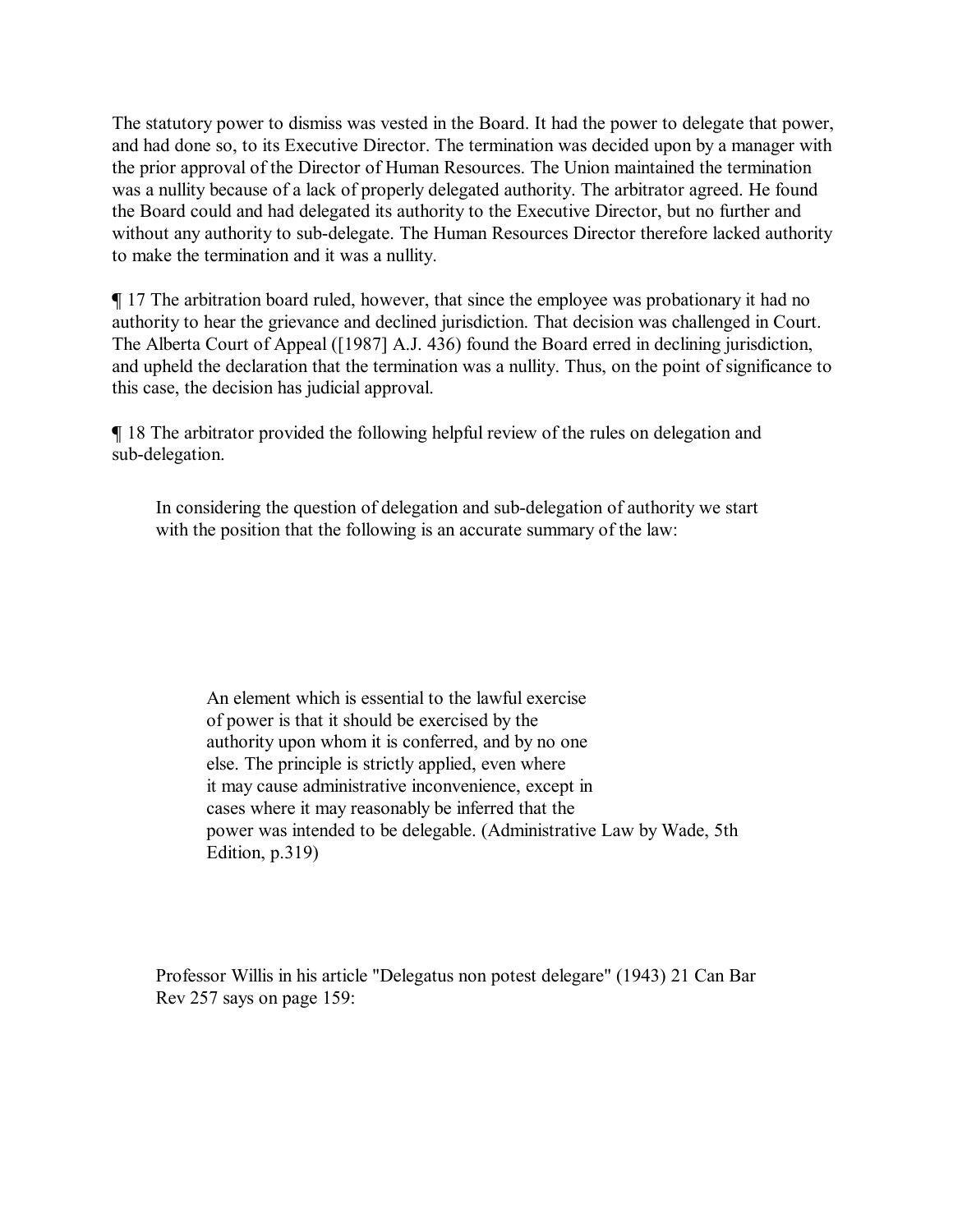When is delegation permissible? The answer to this question depends entirely on the interpretation of the statute which confers the discretion. A discretion conferred by statute is prima facie intended to be exercised by the authority on which the statute has conferred it and by no other authority, but this intention may be negatived by any contrary indications found in the language, scope or object of the statute; to put the matter in another way, the word "personally" is to be read into the statute after the name of the authority on which the discretion is conferred unless the language, scope or object of the statute shows that the words "or any person authorized by it" are to be read thereinto in its place...

Professor Willis goes on to say that the principle will readily give way to "slight indications of a contrary intent" including:

- (a) the scope and object of the statute;
- (b) the nature of the authority;
- (c) in the situation in which the discretion is to be exercised, in the object intended to be achieved, is there anything in the legislation indicating that it was not intended that the power be exercised personally.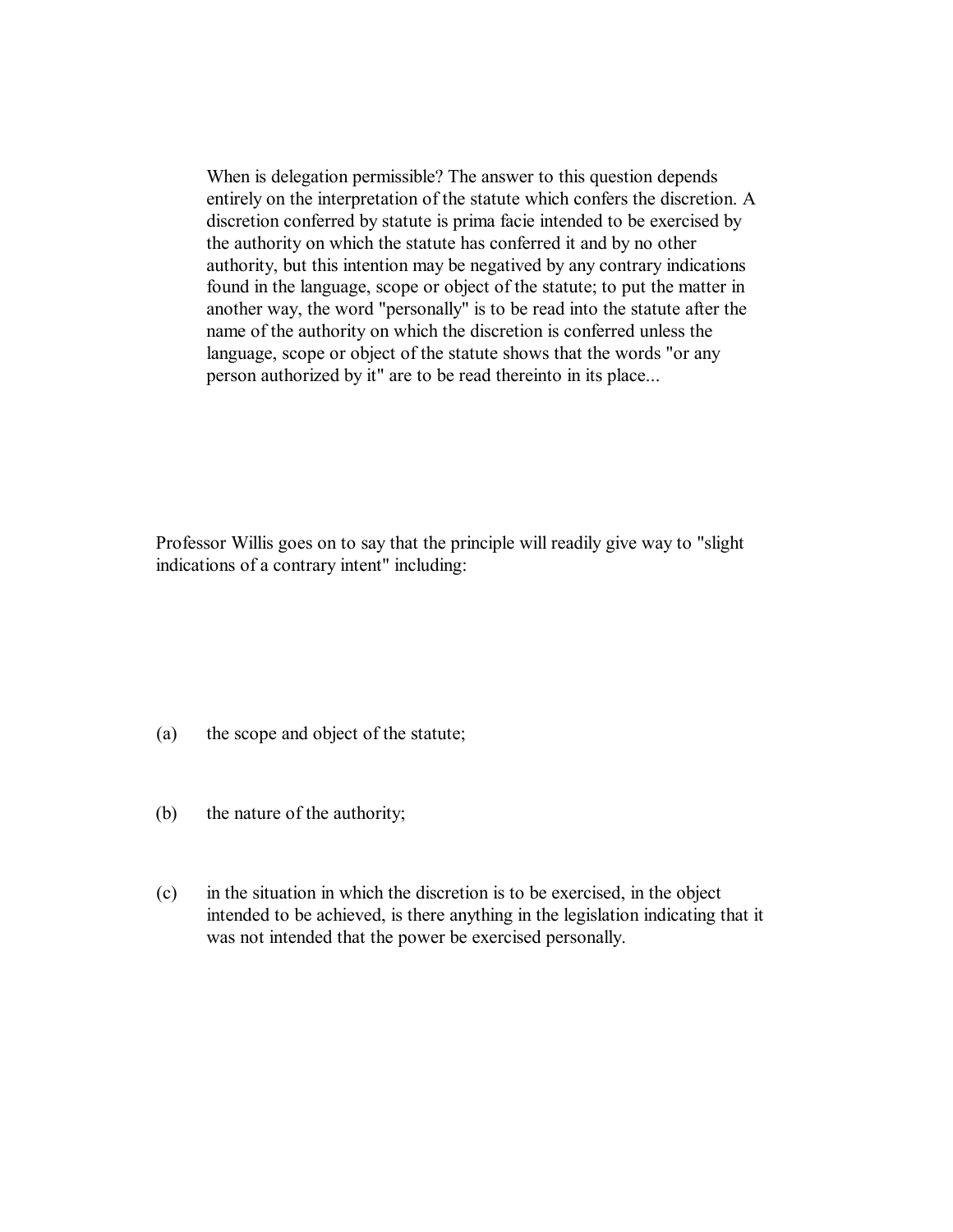While a footnote to Reid and David on Administrative Law and Practice, 2nd Edition p.289 questions whether the maxim even amounts to a presumption we are satisfied from our review of the cases and texts that it does. We note in particular that the Supreme Court of Canada in Regina v. Harrison [1976] 3 WWR 536 at p.542 confirmed the presumption although stressed that

the rule can be displaced by the language, scope or object of a particular administrative scheme

The last summary of the law we wish to outline before applying it to the grievance before us is

(a) extracts from Reid and David Administrative Law and Practice 2nd Edition p.288-289

> "... legislation only rarely contains express authority to sub-delegate and when it does it is likely to be narrowly construed."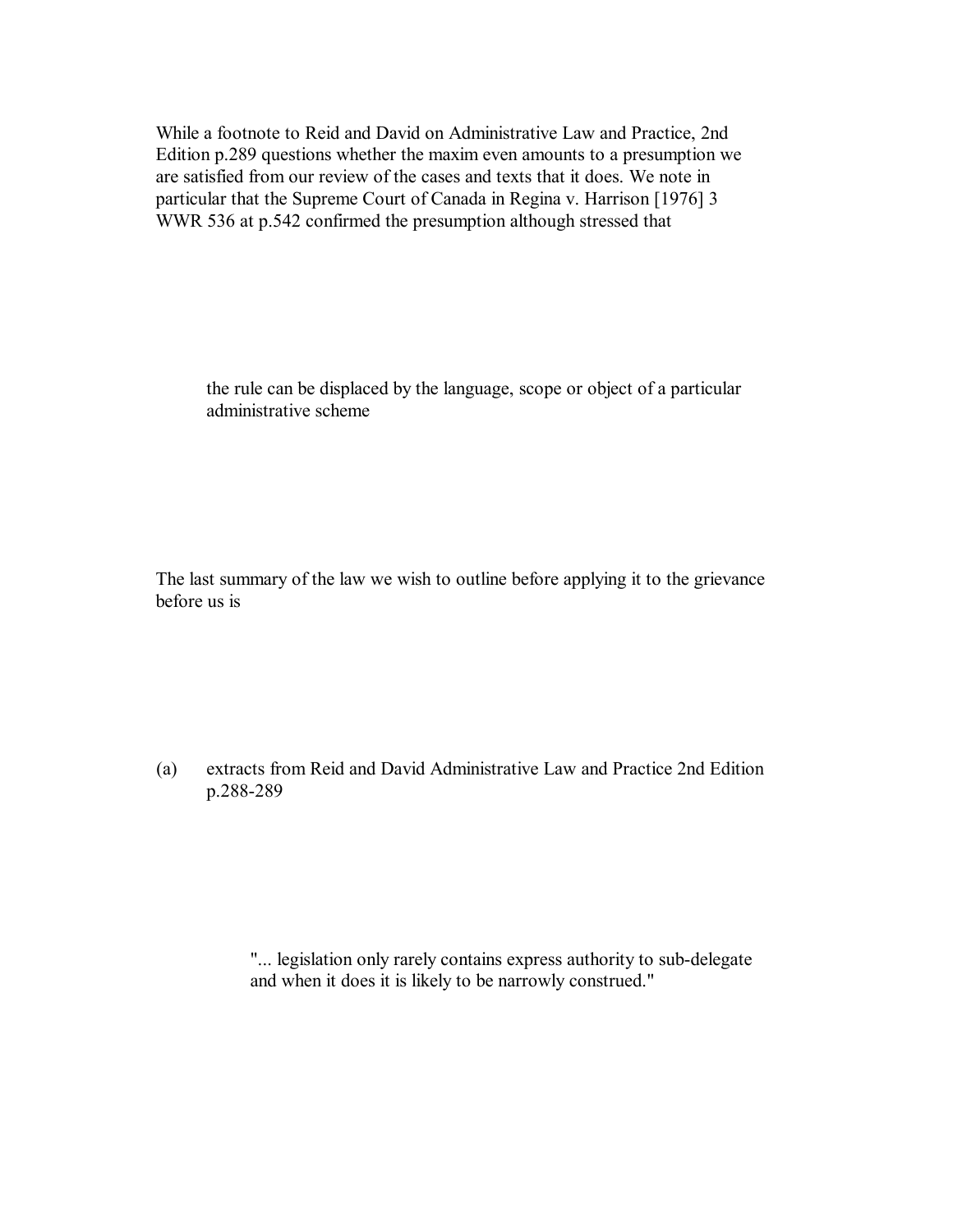The modern significance of (Leather v. Doolittle Co. Ltd. [1928] DLR 805 [CA]) is the differentiation of "quasi-judicial" from other kinds of powers in terms of their re-delegability by implication. The view has been expounded with increasing frequency by Canadian Courts that, in the absence of express statutory authority, quasi-judicial or discretionary power - the terms are usually used synonymously in this context - may not be sub-delegated.

(b) a further extract from Professor Wade's book when he says in referring to the delegation of powers:

They will be construed in the same way as other powers, and will not therefore extend to sub-delegation in the absence of some express or implied provision to that effect. (Wade on Administrative Law, p.325)

**¶** 19 The Association relies on the Alberta Mental Health Board case and three others to support the proposition that there can be no lawful delegation of authority unless the collective agreement provides for such delegation and unless the party has in fact delegated the authority in compliance with the terms of the collective agreement. The other three cases are:

The AUPE and The Board of Governors of Olds College (Re Skurdal), (September 13, 1988) unreported, Alta. G.A.A. 87-175(i) (Dubensky)

The Board of Governors of Mount Royal College and The Mount Royal Faculty Association (Re Kirk S. and Cheong L.) (July 8, 1988) unreported Alta. G.A.A. 88-079G (Jones D.P.)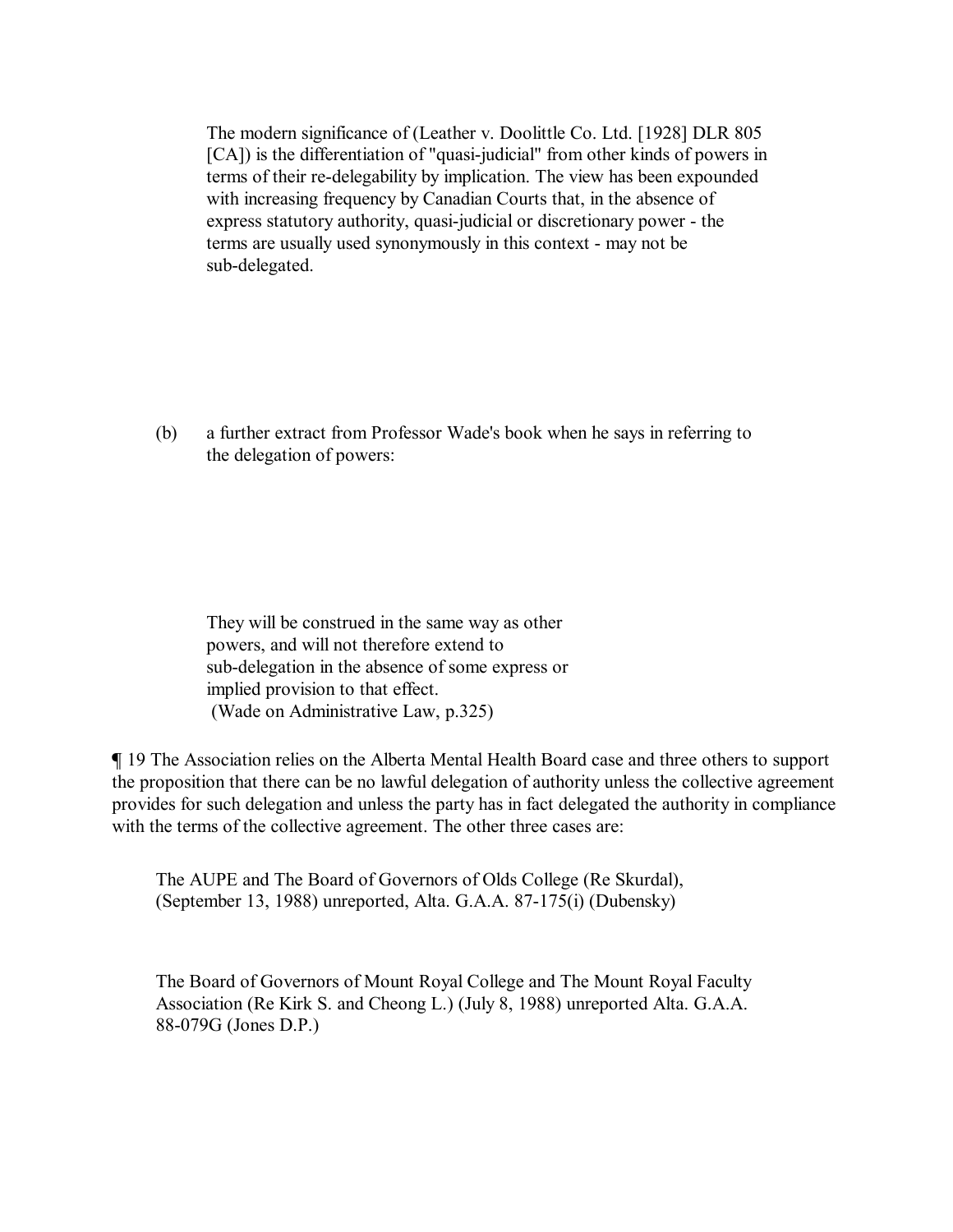Re Fort Saskatchewan General Hospital District 98 and United Nurses of Alberta, Local 9 (1990), 12 L.A.C. (4th) 166 (W.D. McFetridge)

**¶** 20 The Olds College case followed a circuitous route. It involved a tradesperson declared redundant by the College's farm manager. The Union raised similar objections to those raised here. Initially, on the mistaken belief that the College had no bylaws, the Board held that the College Board could delegate its authority, that the power had been exercised by the College's Executive Committee, not the farm manager, and that the principal of "administrative necessity" applied. Some time later it came to light that bylaws in fact existed and covered the issue of delegation and termination quite explicitly, saying:

Notwithstanding any of the above the President may subject to the Collective Agreements, suspend from duty and privileges any member of the staff at the College and shall forthwith report his action and reasons for it to the Board. The Board reserves for itself the right, subject to collective agreements, to appoint, promote, or dismiss any member of the regular staff at the College.

**¶** 21 Based on this added information, the Board came to a different conclusion. This bylaw, the Board found, reserved to the Board the power to terminate and the Executive Committee's decision was a nullity. Later, in response to an argument that damages should be given in lieu of reinstatement, the arbitration board said, at p.8 of its January 18, 1990 decision:

As a Board we do not know for certain how the College Board would have reacted if it were called upon to terminate an individual who had been in their employ for over 12 years.

**¶** 22 It went on to say, in support of the same point, that the College Board could have regularized the decision by acting itself once the challenge to the decision was known.

**¶** 23 Similar challenges were raised in another College setting in the Mount Royal case. The grievors were both probationary members of the College's academic staff. The College's Vice-President (Academic) wrote to each of them terminating their employment. The Association argued that the Colleges Act did not allow the delegation of the Board's termination power, and that if the statute did allow such delegation to the V-P Academic, it could only be accomplished by formal Board resolution.

**¶** 24 In assessing this argument the arbitrator referred to the following extract from Professor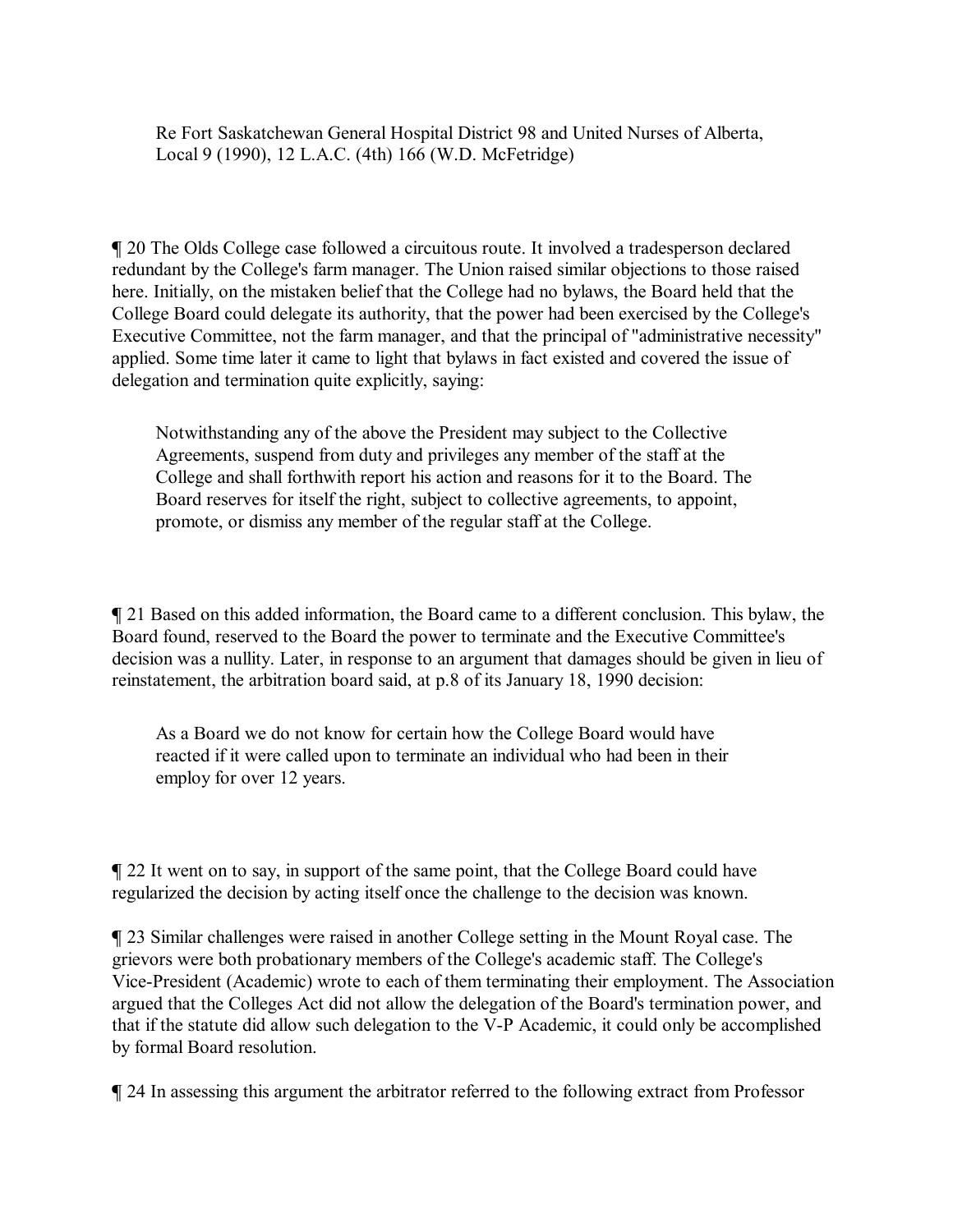John Willis's Article entitled "Delegatus Non Potest Delegare", (1943) 21 Can. Bar Rev. 257 at 260-261:

[If] the language of the statute does not, ex hypothesi, help it [a court], it is driven therefore to the scope and object of the statute. Is there anything in the nature of the authority to which the discretion is entrusted, in the situation in which the discretion is to be exercised, in the object which its exercise is to achieve to suggest that the legislature did not intend to confine the authority to the personal exercise of its discretion? This question is answered in practice by comparing the prima facie rule with the known practices or the apprehended needs of the authority in doing its work; the court enquires whether the policy-scheme of the statute is such as could not easily be realized unless the policy which requires that a discretion be exercised by the authority named thereto be displaced; it weighs the presumed desire of the legislature for the judgment of the authority it has named against the presumed desire of the legislature that the process of government shall go on in its accustomed and most effective manner and where there is a conflict between the two policies it determines which, under all the circumstances, is the more important.

Similarly, the text continues (at p.106):

...[T]he courts appear to be more prepared to accept that Parliament intended to permit sub-delegation of merely administrative functions, but not legislative or judicial ones. This approach necessarily involves characterizing the function whose sub-delegation is in doubt - a futile process which has been made obsolete in other aspects of Administrative Law. To some extent, however, this distinction makes good sense, because many merely administrative matters do not require the exercise of discretion or personal judgment, and it really does not matter which particular person in fact does the action in question. On the other hand, to the extent that the phrase "merely administrative" has been used in Administrative Law to encompass some discretionary functions which cannot be characterized as judicial or quasi-judicial, the policy underlying the rule against sub-delegation applies to require that particular administrator to exercise his own discretion. In short, it is submitted that the real question is whether discretion must be exercised by the delegate. If so, there would be a strong presumption against sub-delegation, whatever the appellation of the function involved.

**¶** 25 The case referred to Arbitrator Dubensky's decision in Olds College, but only the initial decision which was subsequently reversed as explained above.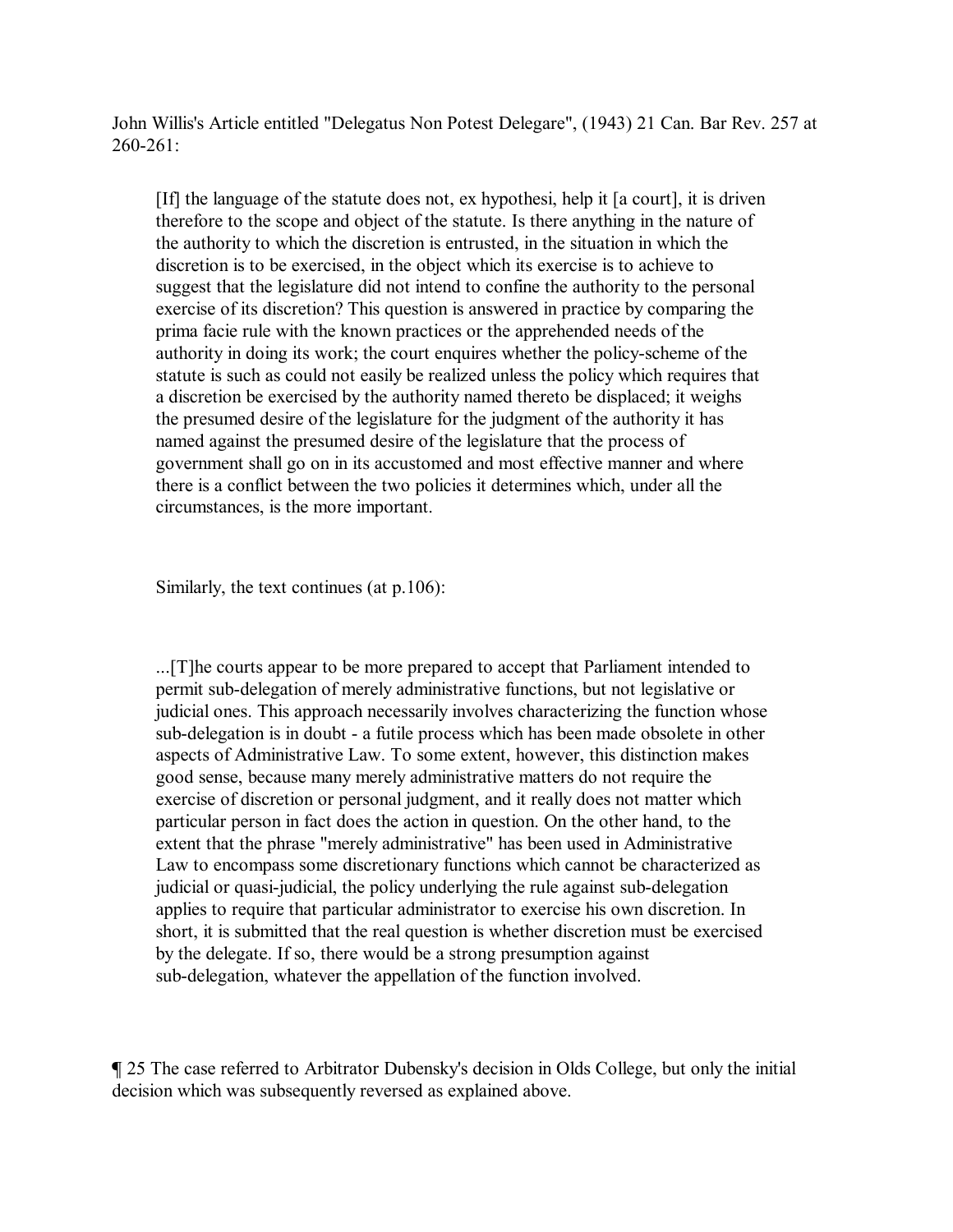**¶** 26 The Board in Mount Royal found the College's Act did contemplate sub-delegation, but by inference, based on the approach outlined above in the Willis Article. The Board's analysis of the Act, using that approach, is set out at page 22:

First, Section 19 specifically requires the Board to appoint a President, who is the Chief Executive Officer of the college, who undoubtedly discharges many of the functions which the statute formally confers on the Board. Secondly, Section 10(1)(h) authorizes the Board to do "anything that may be required to administer the college...", which Arbitrator Dubensky in the Olds College case held to be broad enough to permit a College Board to delegate its powers to an Executive Committee. Thirdly, Section 20(1) authorizes the Board to appoint officers and to prescribe their duties, which contemplates that those officers will perform duties which the Board otherwise might do itself. Fourthly, Section 21(3) contemplates that the Board's powers to prescribe the terms of employment of academic staff members will be subject to any collective agreement to which the Board becomes a party, which is a clear indication that the Board can lawfully enter into a collective agreement which provides that certain functions which otherwise could be exercised by the Board will be exercised by someone else or be subject to certain conditions. Finally, the "known practices" (to quote Professor Willis) of this Board have for a number of years included the Vice-President's exercise of the authority to terminate the employment of probationary employees. All of these factors make me conclude that the Legislature in this case clearly intended the Board to be able to delegate its powers.

**¶** 27 The Board in Mount Royal also dealt with the relationship between the Board's statutory powers and the provisions of the collective agreement. The Association had argued that, absent a statutory power of delegation, any collective agreement power to delegate must be a nullity. That is the reverse of the argument in this case where the Association says the collective agreement provision is determinative. The Mount Royal Board held, at p.23:

Section 21(3) of the Colleges Act specifically contemplates that the Board's statutory power to prescribe the terms of employment of academic staff members is subject to any collective agreement to which the Board becomes a party. Accordingly, in cases of conflict, the collective agreement governs. This makes good Administrative Law sense, because such a collective agreement can only affect the Board's powers if the Board itself has become a party to that collective agreement. In other words, Section 21(3) of the Act indicates that the Legislature specifically contemplated that the Board could enter into a collective agreement that delegates or fetters the powers which the Act otherwise grants to the Board with respect to academic staff members.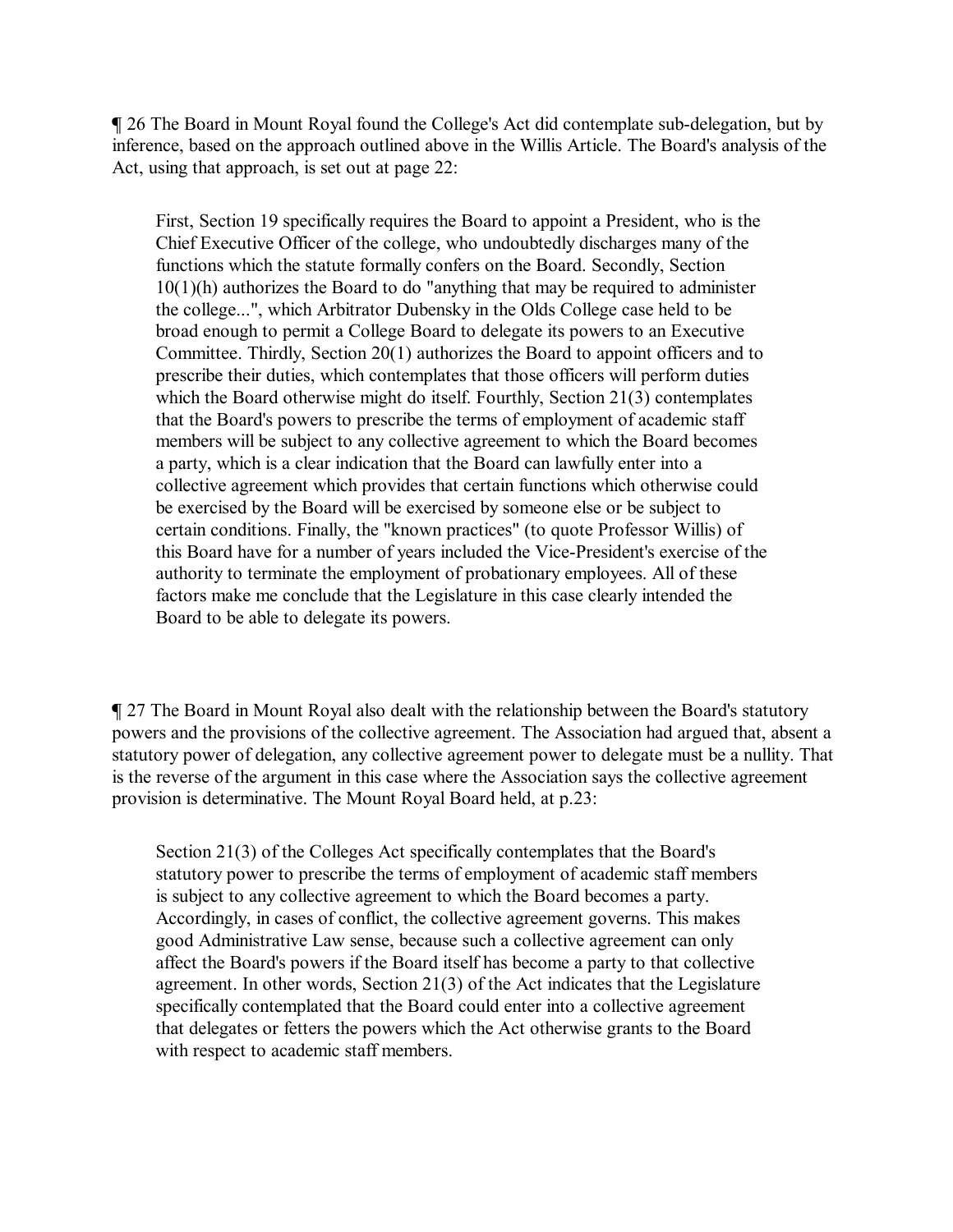**¶** 28 The Board then held, based in part on the evidence of past practice and in part on the words of the collective agreement, that the Board had delegated its authority to terminate probationary employees to the Vice-President (Academic). The Board found, in the alternative and based on the statute, that the Board had delegated the power to terminate to the President along with the power to sub-delegate that authority. The Board said, at p.26:

In my opinion, it is not necessary for there to be a formal resolution of the Board specifically creating the office of Vice-President (Academic), or specifically indicating that this officer is to exercise this particular power.

**¶** 29 The Fort Saskatchewan General Hospital case arose in the context of a Hospital Board not a College, but the arguments advanced were much the same. The employee in question was dismissed by an assistant executive director. The Union argued that neither the statute nor the hospital's bylaws allowed delegation below the office of the Executive Director. The issue was the Executive Director's power to sub-delegate the authority to terminate. The hospital's bylaws authorized the Executive Director to (in part):

...select, employ and control and to discharge when necessary any hospital employee subject to any restriction herein contained or provided by resolution of the board.

**¶** 30 The Executive Director in fact purported to sub-delegate the authority to terminate to his assistant, but was found to have had no Board authority to do so. The Board canvassed the Mount Royal and Mental Hospital Board decision referred to above in detail. Unlike the situation in Mount Royal, the arbitrator found no indication of any intention that the power of termination might be exercised below the Executive Director level.

**¶** 31 The Board in Fort Saskatchewan General Hospital accepted that the statutory power to "do whatever it considers necessary to operate the hospital" included the general power to delegate and allow sub-delegation of the authority to terminate. At page 177 the Board expressed the view that:

The presumption that an intention to subdelegate will not be found in the absence of some express or implied provision to that effect is not rebutted by evidence which at best indicates that the board did not consider it. Although the absence of such a provision may open the door to a finding that subdelegation is implied by the scope and object of the Act, silence with respect to the delegation of authority does not in itself effect it.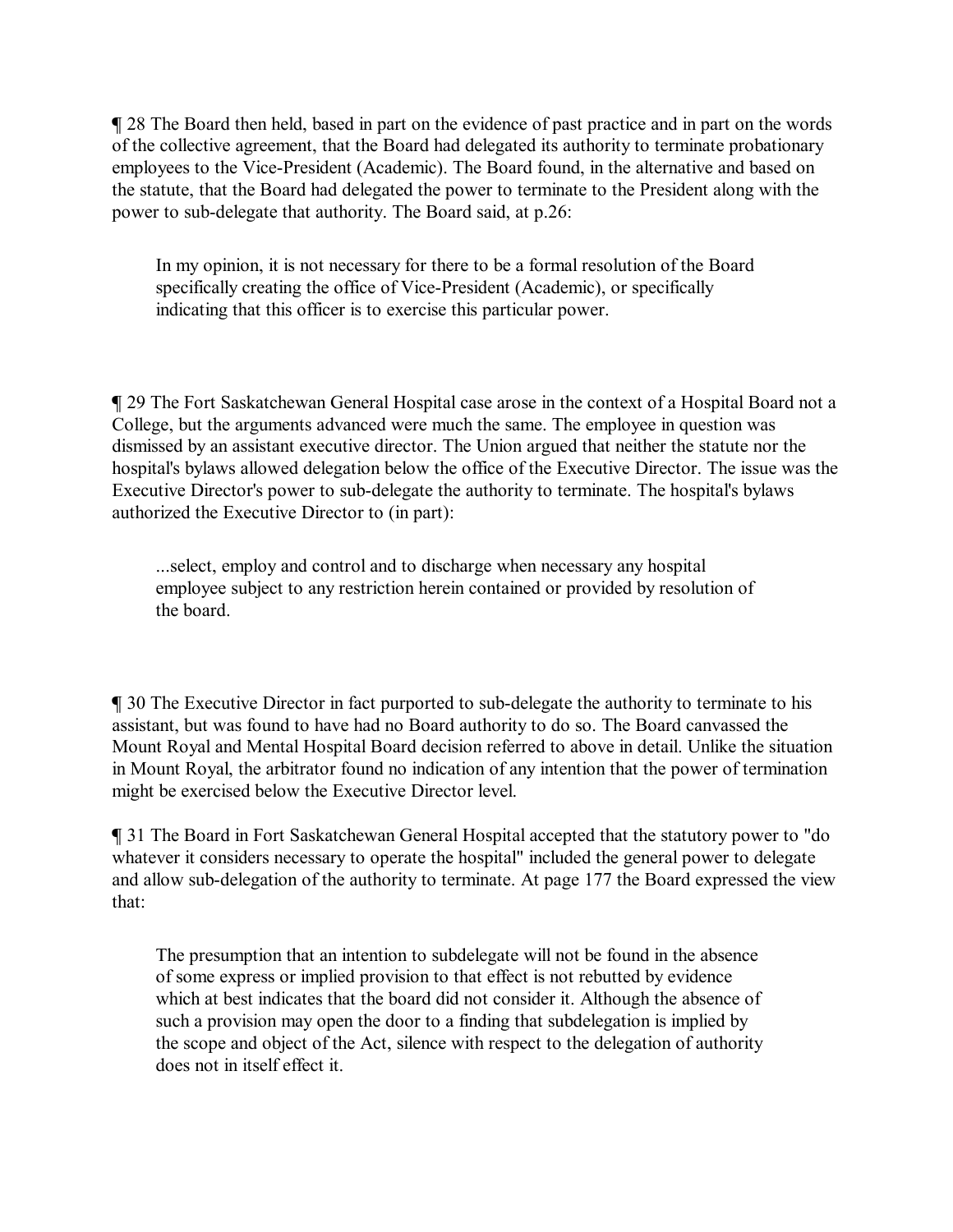**¶** 32 The Board weighed into its consideration of the intention of the statute the seriousness of termination to the employee involved:

As is discussed below the nature of the authority to which discretion is entrusted in this instance involves the termination of a long-term employee. This is a very important decision involving difficult and complex considerations with serious consequences for both the person terminated and the hospital itself.

**¶** 33 The Association in this case builds on this point with its references to Wallace and Machtinger (referred to below). The arbitration board in the Fort Saskatchewan General Hospital case found no intention to sub-delegate the authority to terminate and, following the Mental Health Hospital case, found the termination a nullity, justifying reinstatement.

**¶** 34 Dealing with the statute in this case the Association argues that it gives no express power to the Board of Governors to delegate the power to declare a position redundant. It acknowledges section 14 of the Act which states that a College Board "shall ensure that the business and affairs of the College are conducted in accordance with the Act and the regulation." It also acknowledges the sections providing for collective bargaining:

30 (1) In this section and in sections 31 to 36, "agreement" means an agreement in writing between a board and an academic staff association under this section or section 34 and includes an agreement under section 38.

 (2) The board may employ any persons it considers necessary to serve as academic staff members at the college.

(3) A board may, subject to any existing agreement,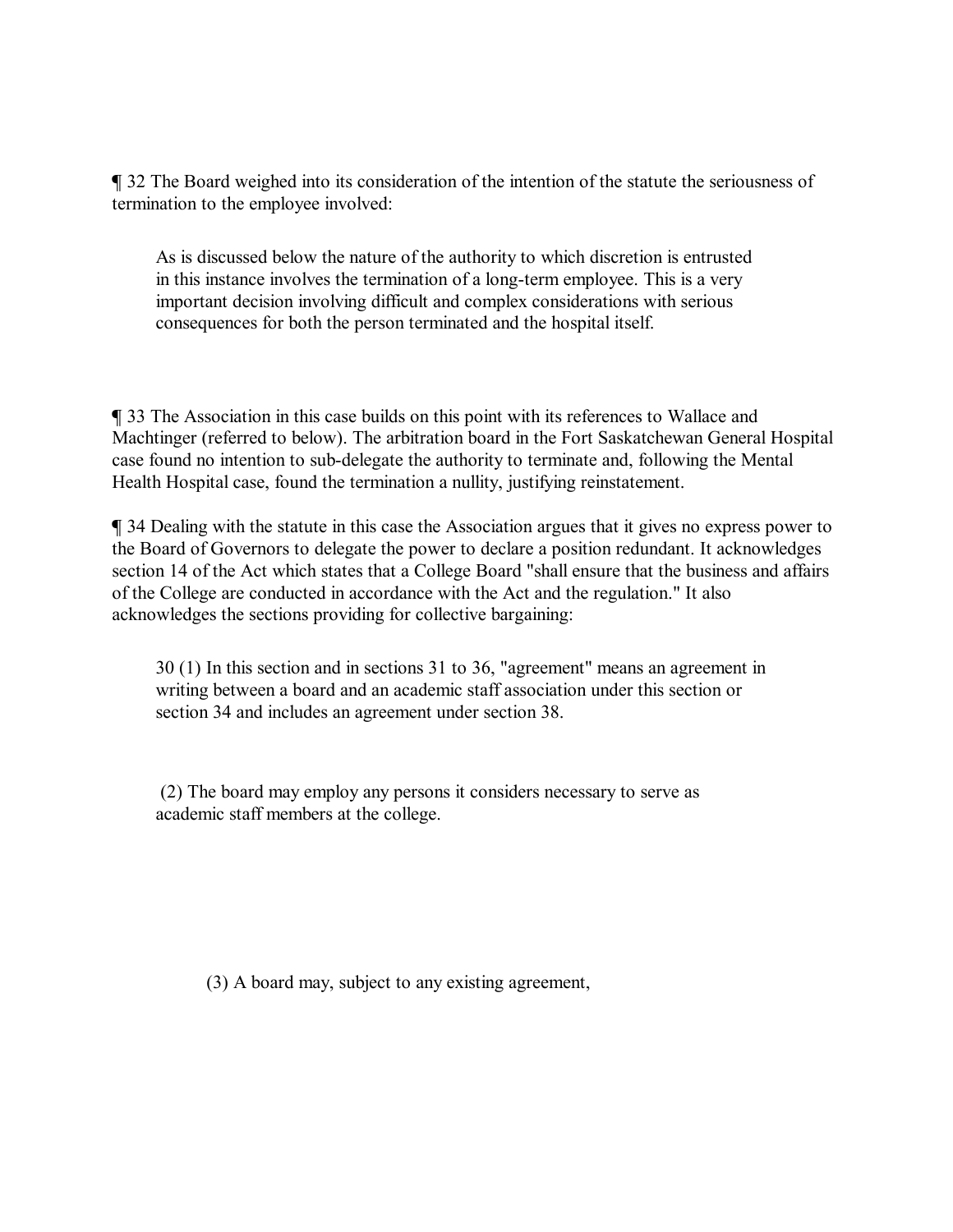- (a) determine the salaries or remuneration of academic staff members,
- (b) prescribe the duties of academic staff members, and
- (c) prescribe the term of employment and the terms and conditions of employment of academic staff members.

34 (1) ...when an agreement referred to in section 38 expires, the board and the academic staff association of the college shall enter into negotiations for the purpose of concluding an agreement.

 (2) An agreement shall with respect to the employment of academic staff members contain provisions respecting at least the following matters:

- (a) terms and conditions of employment;
- (b) teaching responsibilities;
- (c) vacation leaves, leaves of absence and sick leaves to be allowed;
- (d) salaries and remuneration to be paid and the establishment of salary and wage schedules for that purpose;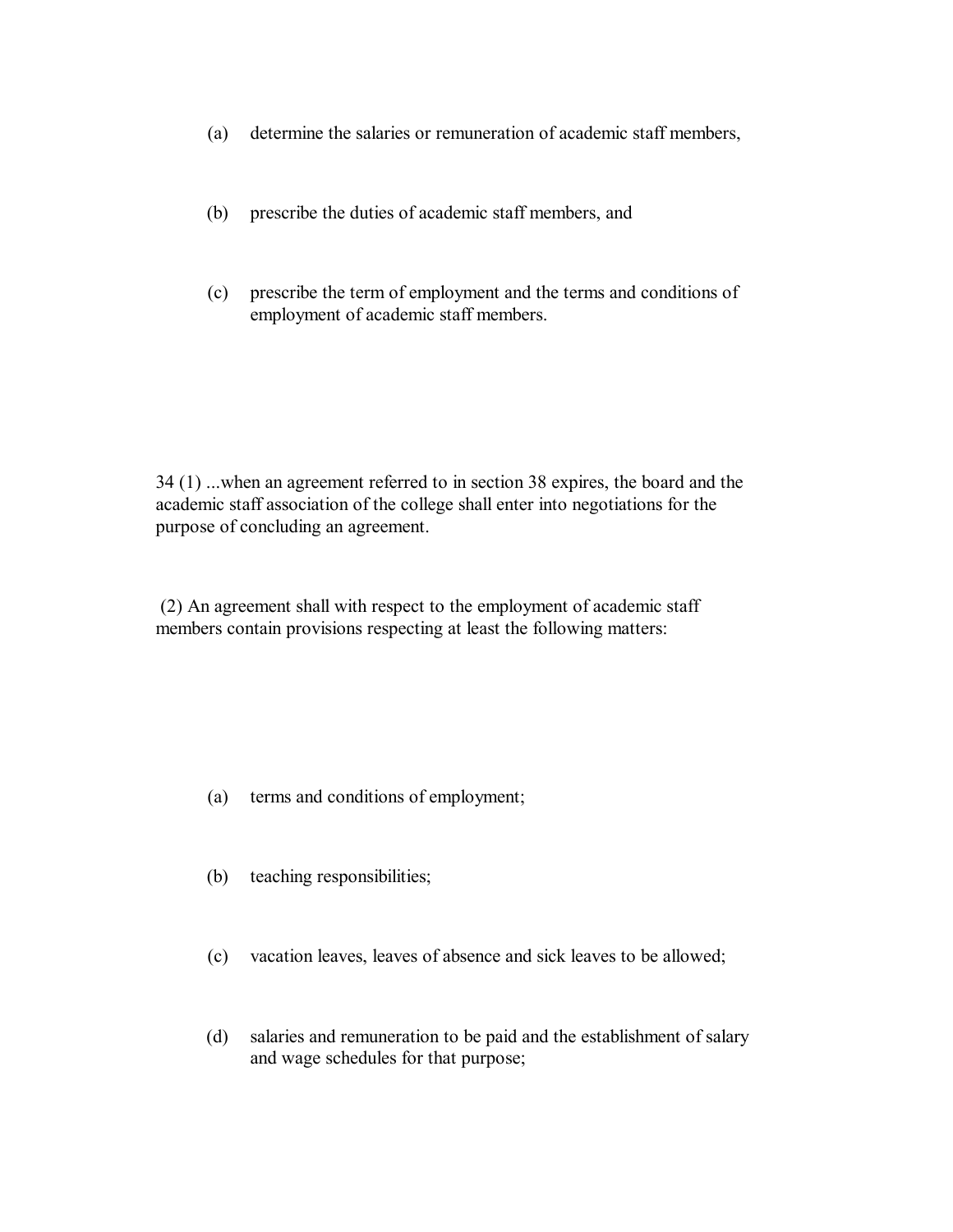- (e) procedures respecting the settlement of differences between the parties arising from the interpretation, application or operation of the agreement;
- (f) conditions and procedures governing reassignment, suspension or dismissal by the board;
- (g) procedures respecting negotiations of future agreements, including procedures for the final resolution of disputes that may arise during negotiation of future agreements;
- (h) if a procedure referred to in clause (g) is compulsory binding arbitration, permission for either party to initiate binding arbitration for the final resolution of disputes that may arise during negotiation of the agreement.

(3) An agreement is binding

- (a) on the board,
- (b) on the academic staff association, and
- (c) on the academic staff members.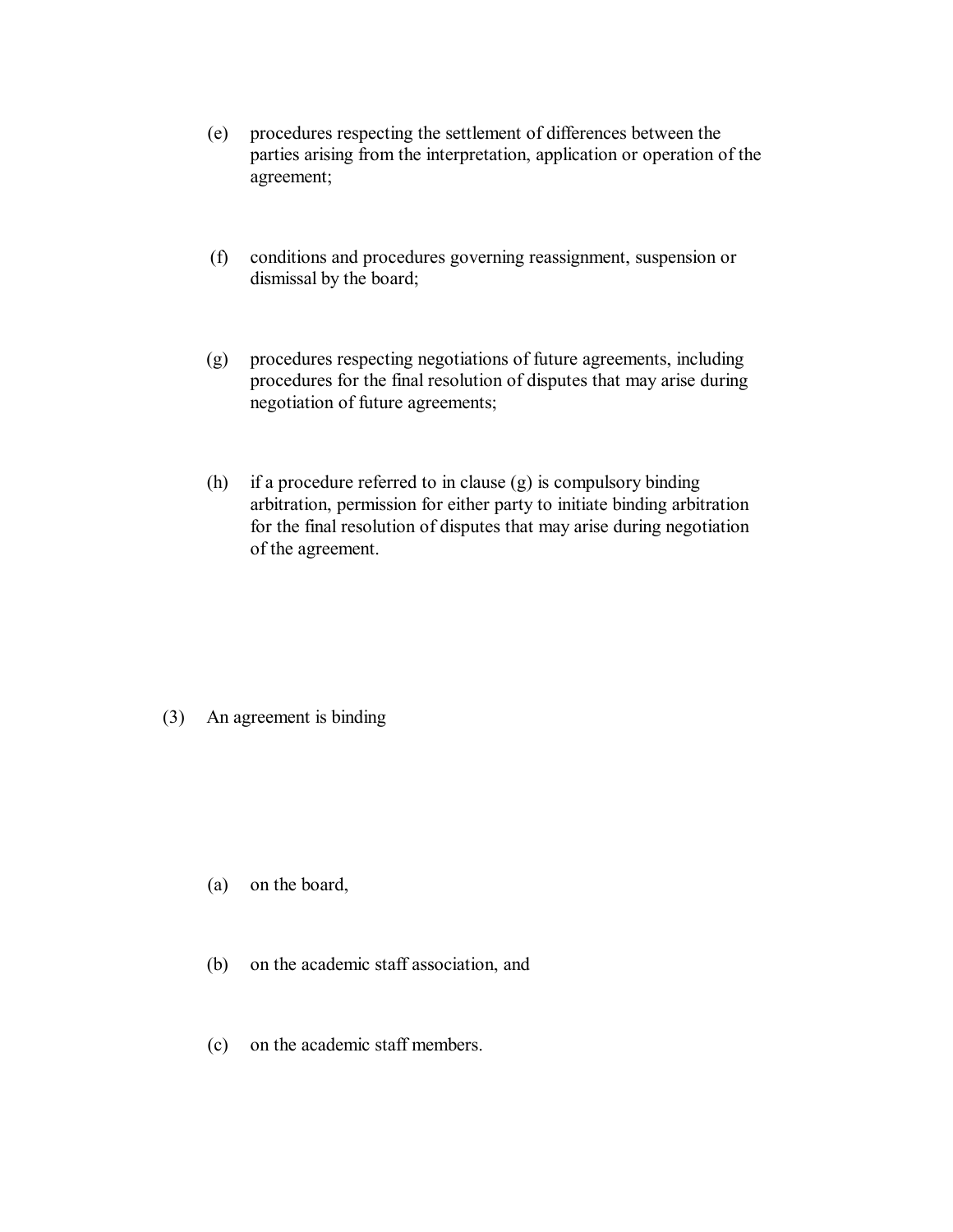**¶** 35 It relies upon the extract from the Mount Royal decision set out above to support the following proposition:

Even if the Colleges Act provided the Board with the authority to delegate the declaration of redundancy, which we assert it does not, the Collective Agreement would override any such delegation.

**¶** 36 It goes on to argue that, in deciding whether delegation is allowed or intended one must look at the consequences of the decision, and thus the importance of the discretion being exercised. The Supreme Court of Canada has commented recently on the importance of employment and of the termination event, to employees. In:

Wallace v. United Grain Growers Ltd. [1997] 3 S.C.R. 701 (paras 93-94)

the Supreme Court said:

The vulnerability of employees is underscored by the level of importance which our society attaches to employment. As Dickson C.J. noted in Reference Re Public Service Employee Relations Act (Alta.) [1987] 1 S.C.R. 313 at p.368:

Work is one of the most fundamental aspects in a person's life, providing the individual with a means of financial support and, as importantly, a contributory role in society. A person's employment is an essential component of his or her sense of identity, self-worth and emotional well-being.

This, for most people, work is one of the defining features of their lives. Accordingly, any changes in a person's employment status is bound to have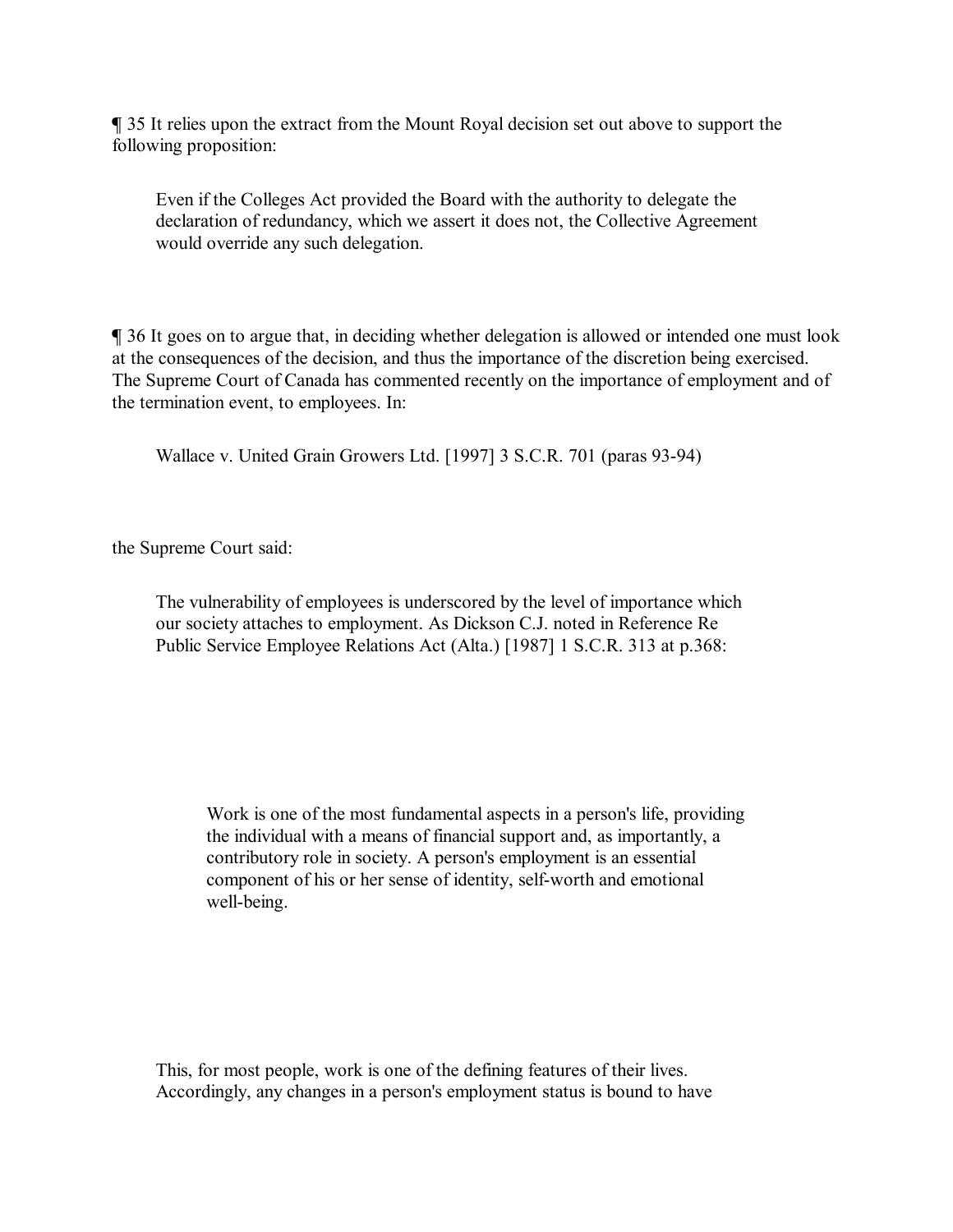far-reaching repercussions.

**¶** 37 The Court has since added the observation that:

"...not only is work fundamental to an individual's identity, but also the manner in which employment can be terminated is equally important.

Machtinger v. H.O.J. Industries Ltd., [1992] 1 S.C.R. 986 at para. 30.

**¶** 38 The Association says there is a past practice that only the Board of Governors can declare a position to be redundant. The only support for this "known practice" (to which the Employer takes exception) comes from two reported decisions involving prior disputes. In the reasons for decision of the following case:

The Board of Governors of Lakeland College and The Lakeland College Faculty Association (Re Bennett) (1996), unreported Alta. G.A.A. 96-139G (Moreau)

the Board set out the applicable collective agreement provisions (7.2, 7.4 and 7.6) which are the same as those here, at p.2. At page 6 it noted:

Dr. Shillington then presented the faculty redundancy proposal to the Board of Governors, which approved it on March 29, 1995. It reads as follows:

Faculty Redundancy Process

1. Meet with program/course staff to advise of position redundancy, and if redundancy applies to more than one staff member, determine if any volunteers.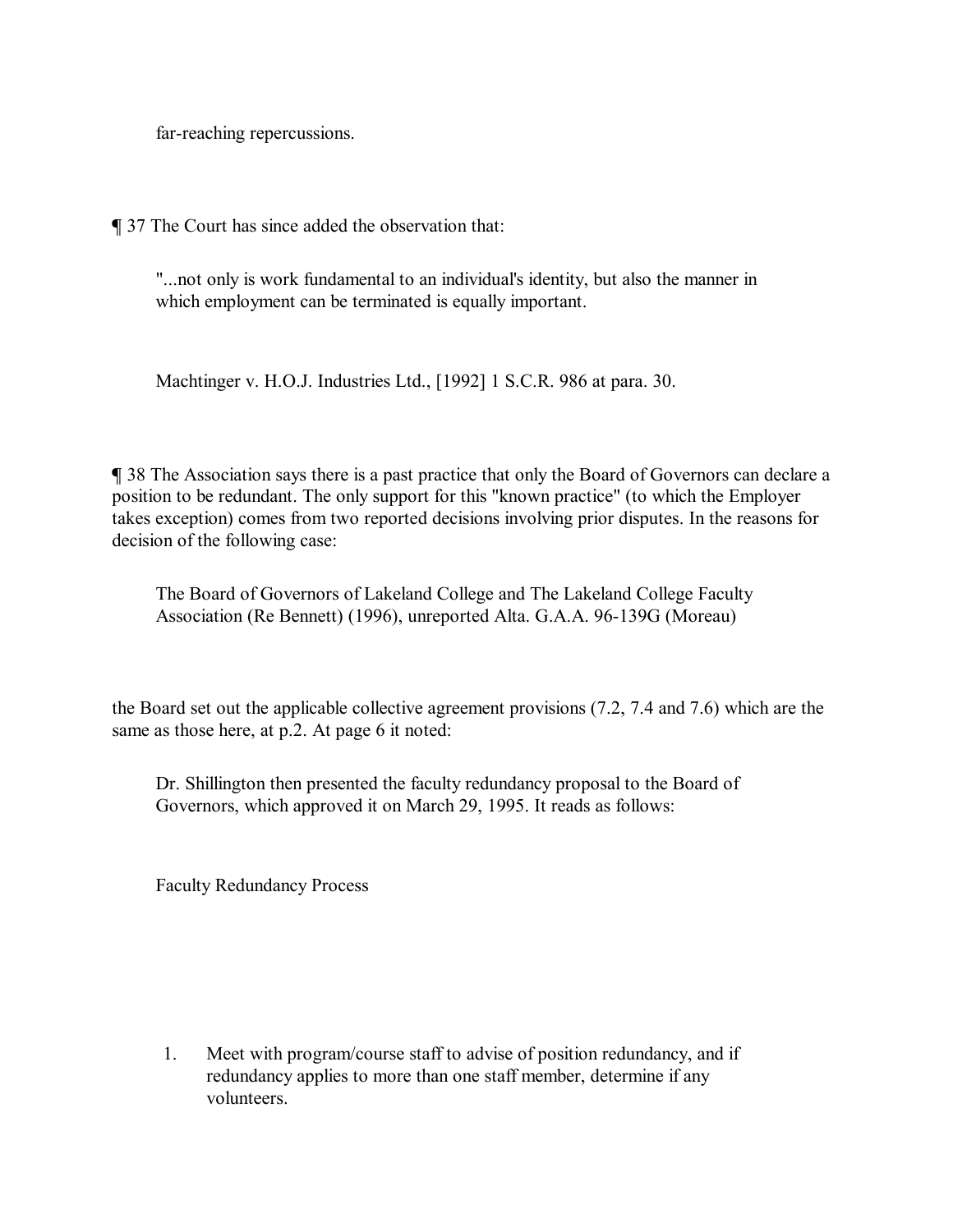- 2. A redundancy committee consisting of senior manager (chair), dean(s), department head(s), and faculty association president or designate a) review instructional requirements of the program(s), and b) review individual staff regarding fit. Where the department head is affected by the potential redundancy, a department head from another area will be approached to sit on the committee.
- 3. The senior manager, in consultation with the redundancy committee, will identify the position to be abolished in situations where there is more than one position impacted. Any half-time or partial redundancies must comply with Article 5.7 of the Faculty Association collective agreement.
- 4. Senior manager to forward recommendations to the president.
- 5. President to take recommendations to the Board meeting in April.
- 6. President, on behalf of the Board, notifies instructors of redundancy effective date.
- 7. The redundancy committee described above will look for reassignment or comparable job that may become vacant within next 18 months.
- 8. The redundancy committee then files a recommendation with the president. President to initiate notification to instructors on decision to terminate or reassign.

Approved by Board of Governors on March 29, 1995.

**¶** 39 In an earlier case: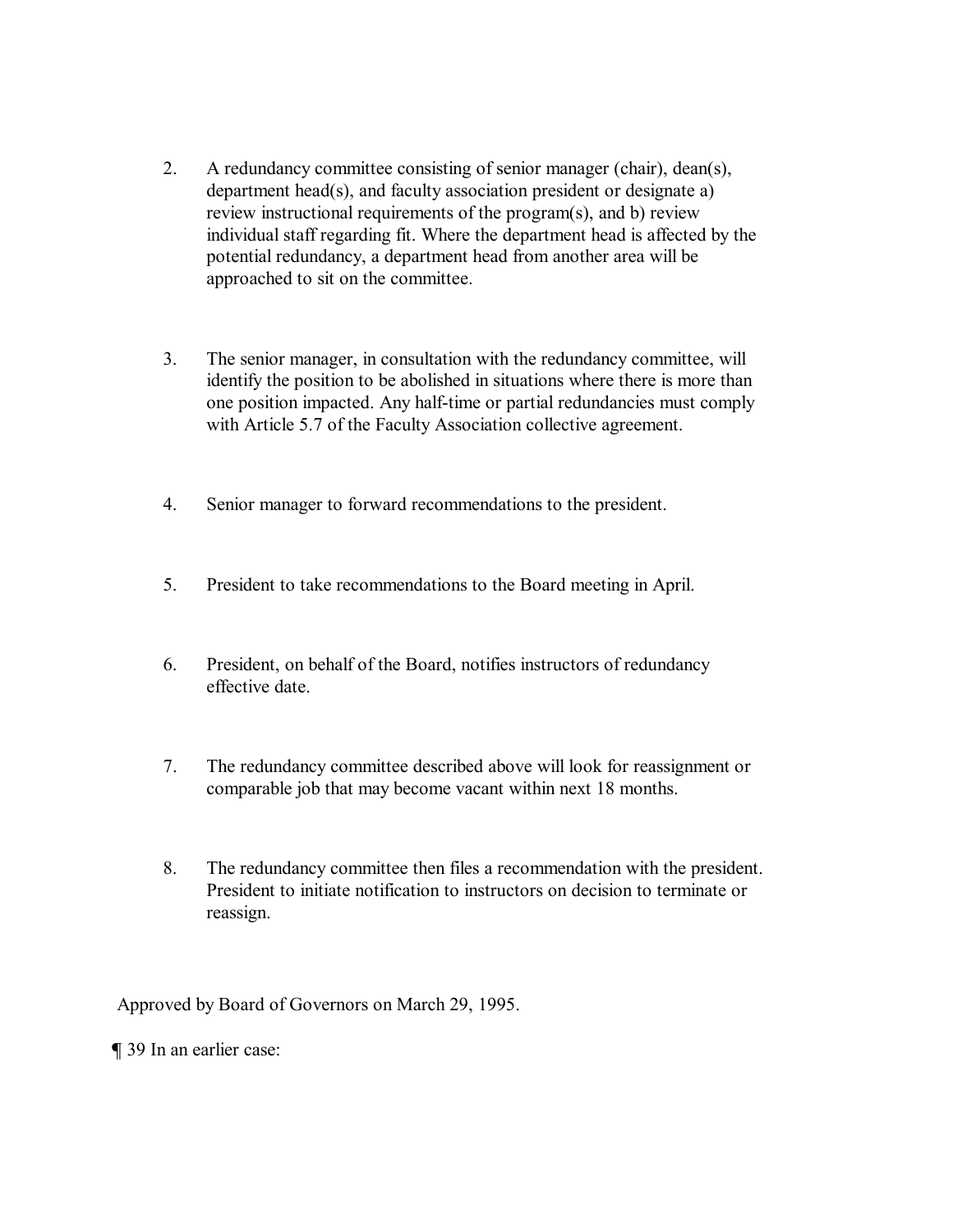The Board of Governors of Lakeland College and the Lakeland College Faculty Association (Re Komick J.) (1989), unreported, Alta. G.A.A. 89-008G (Lefsrud), certiorari granted Court of Queen's Bench, appeal allowed in part [1990] A.J. No. 30, rehearing at Alta. G.A.A. 90-027G.

**¶** 40 The case report quotes the redundancy letter that initiated the case as follows:

The Board of Governors, following a report by the Reassignment Committee, passed a motion deeming you redundant as per Article 7.4.1. A strong effort was made to locate a suitable position within the College, unfortunately, without success.

**¶** 41 At page 10, the Board expanded on the circumstances of that letter saying:

In any event, the recommendations of the Committee were forwarded to the Board of Governors who, at their meeting on the 13th of April, 1988, reviewed same and considered various presentations which were made. Thereafter, on motion duly made and seconded, the position of the Grievor was declared redundant and it was directed that he be paid out.

**¶** 42 The Association also relies upon the history of the Article in question to support its interpretation of its meaning. Again, the Employer takes exception to this as evidence.

**¶** 43 The issue of Article 7 went before an interest arbitration board in 1994.

Board of Governors of Lakeland College and Lakeland College Faculty Association (unreported decision D.P. Jones, Q.C., March 10, 1995)

**¶** 44 The text of that decision shows that the agreement contained a clause dealing with "Reassignment and Termination of Full-Time Employees" that had remained unchanged since 1983. The College sought to change the wording because it felt "the existing provision is extraordinarily complex and does not address current concerns." The College's brief to that interest arbitration board details its arguments for abolishing the former criteria for redundancy. The brief speaks primarily to the way decisions to cancel programs should be made; in its view by the College Board not by an arbitration board engaging in an after the fact analysis of a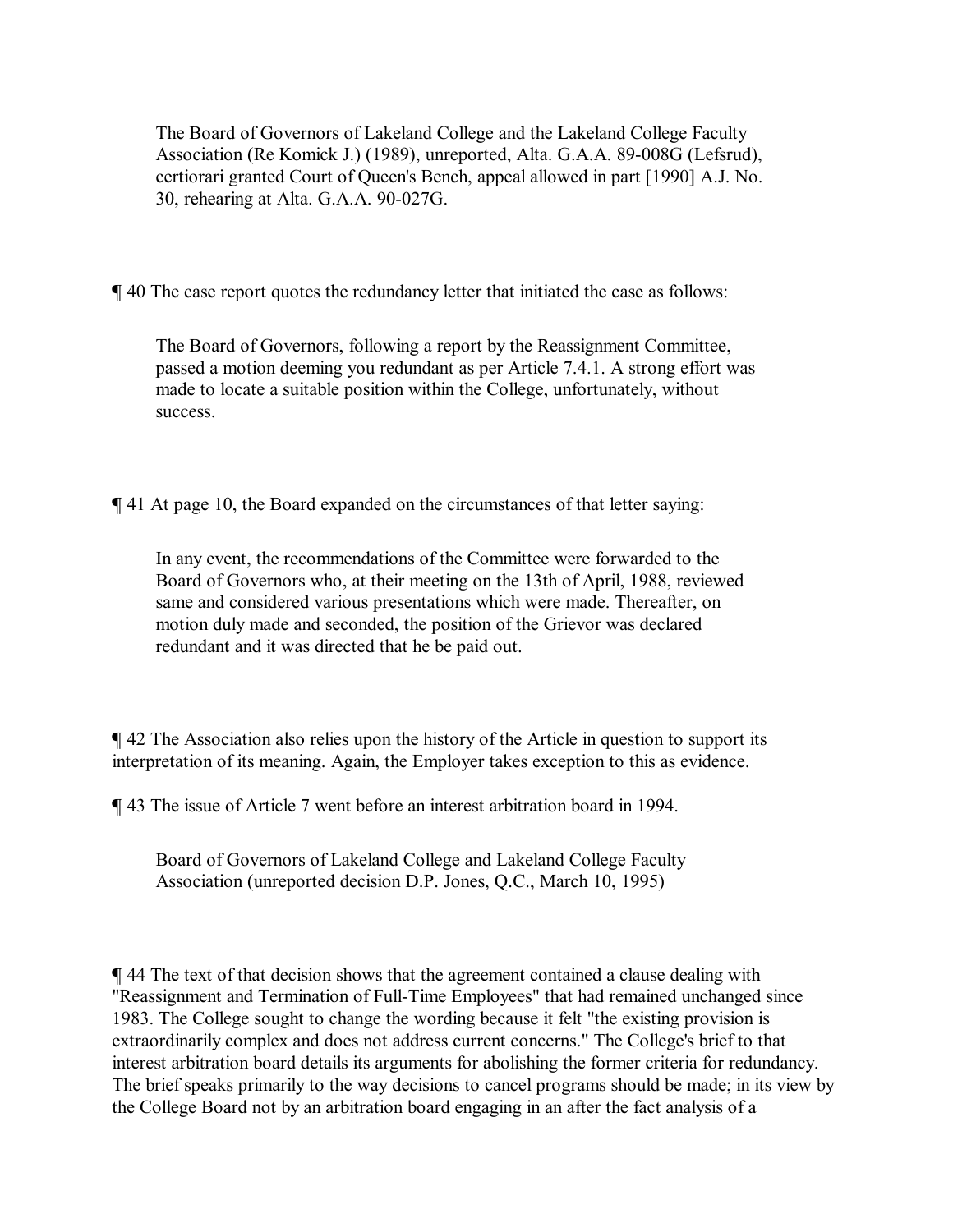contractual formula. It submitted then, at p.16 of its brief:

It is also submitted that the current trigger is the most restrictive in the industry. It is so restrictive it conflicts with a basic tenant of democratic society. The legislature has provided that the Board of Governors is charged with the responsibility of managing the institution. At the same time the Board of Governors cannot make reasonable staffing decisions without offending Article 7!

It is clear that the clause was adopted in a very different era. It is now conceivable that whole programs may be eliminated. It is submitted that if these changes are to occur the debate should be focused on educational principles and not arbitrable ones.

The University of Alberta's decision to close the dentistry faculty represents an interesting illustration of how the system should work. The debate in that case was public and controversial. The goal of Faculty was to convince the Board of Governors that it was making a decision contrary to the public interest. The debate was an educational one focusing firmly on issues of public policy. It is not a legal debate over whether any of the "triggering" events occurred.

The College's proposal would work in the very same way. Educational debates would occur not through a technical and laborious arbitration process but through a process of public consultation of which the Faculty Association has representation on the Board of Governors.

It is submitted that all post-secondary institutions must have flexibility in determining their program content. This is particularly true in the face of declining funding. The College seeks through its proposal the flexibility enjoyed at other colleges in Alberta so that educators and not (ultimately) arbitrators determine which programs are offered. (emphasis added)

**¶** 45 The arbitrator in 1995 awarded the current clause in response to these submissions by the Employer. The Association argues that this supports its argument that the decision by the Board was indeed intended to be made by the Board itself, not by a delegate. Only that interpretation allows the "a process of public consultation of which the Faculty Association has representation on the Board of Governors."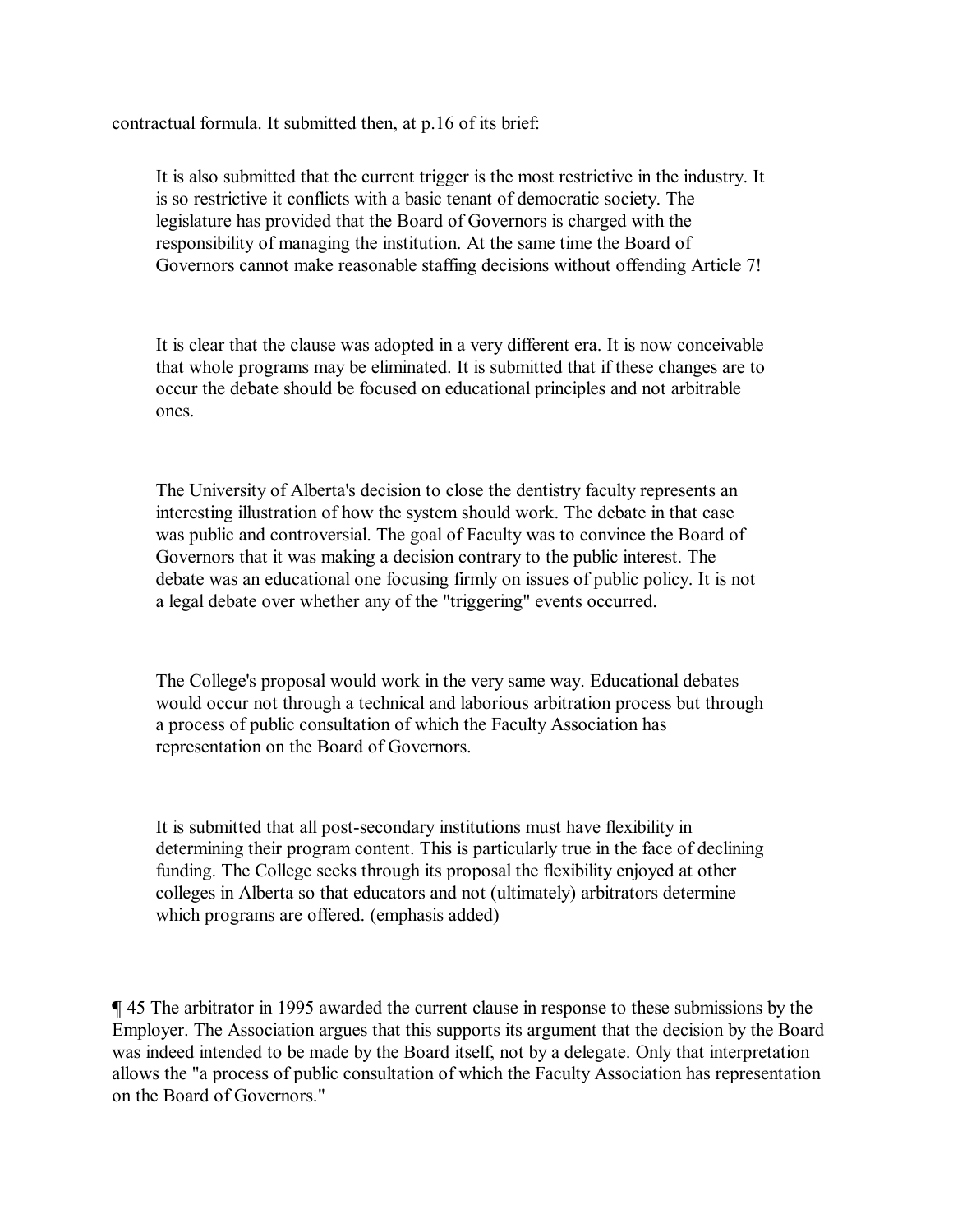**¶** 46 The Association argues that the requirement for Board approval was a matter of value and a point of protection for its academic staff members. The requirement for a debate, in an open forum, by a Board which includes faculty representatives affords important protections. In exchange for this the College received increased flexibility and the right to terminate an otherwise tenured faculty member without cause for 12 months pay.

**¶** 47 Relying on the authorities set out above as well as:

Branigan v. Yukon Medical Council [1986] Y.J. 48 (Y.T.S.C.)

the Association argues that the letter purporting to declare Ms. Kaai redundant was written without authority and is null and void. As a result she is entitled to be reinstated to her former position and compensated for her loss.

**¶** 48 As a second ground, the Association argues that, even if the letter was based on sufficient authority, there is no, or inadequate proof of the "lack of operational funding" that it argues is a necessary prerequisite to the exercise of any such authority under s. 7.2 of the collective agreement. In support of this it cites the decision in:

Re Kwantlen College and Douglas and Kwantlen Faculty Association (1982) 12 L.A.C. (3d) 115 upheld 85/83 B.C.L.R.B. (May 17, 1983)

**¶** 49 In that case, a long term college employee was laid off permanently, terminated due to an alleged lack of funds following reorganization and "the changing economic environment." The arbitrator reviewed management's decision on a reasonableness test, not one based on correctness or just cause. He concluded on the facts of that case as follows:

In these circumstances, and after taking the evidence as a whole I find that the college's decision to terminate Mr. Long for the reasons it gave was unreasonable in the sense that its reasons were either entirely unsupported by the evidence or at least unsubstantiated by it. Therefore, I find that the action of the college in terminating Mr. Long was in violation of art. 6.01 of the collective agreement. I am satisfied that the association and Mr. Long have satisfied the onus which was on them in this respect. In so finding, I make it clear that I base my conclusions on the fact that the evidence gives no ultimate support to the existence of the reasons advanced by the college in the deciding to terminate Mr. Long.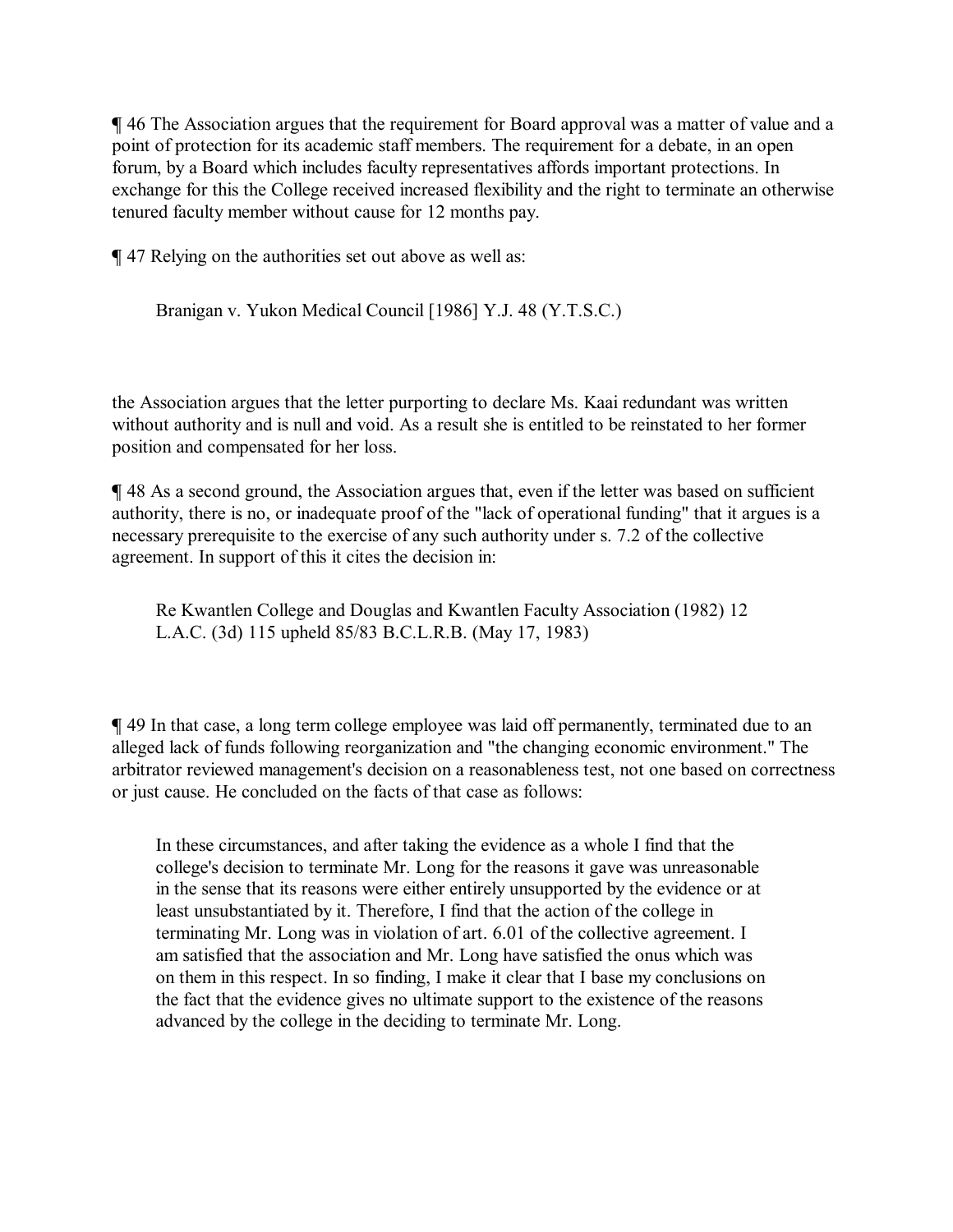**¶** 50 The Association asks "what does operational funding as used in Article 7.2 mean?" If it is the same as grants, then it argues on the basis of Ms. Gillanders' evidence (summarized below) and the College's financial documents, that there has in fact been an increase. The Association acknowledges the 1995 Jones interest arbitration award did not define "operational funding," but argues that it was intended to mean base operating grants.

The College's Argument and Evidence

**¶** 51 The College relies on the Olds College and Mount Royal cases cited by the Union for the proposition that the Colleges Act clearly contemplates that a College's Board of Governors may delegate a vast array of its powers including the authority to declare position redundant. It argues that the following sections, particularly, implicitly recognize this general power to delegate authority for administrative decisions including the right to lay off employees or abolish positions.

14 A college board

...

- (b) shall ensure that the business and affairs of the college are conducted in accordance with this Act and the regulations,
- (c) shall determine the general policies with respect to the organization, administration, operation and courses of instruction of the college,
- (d) is responsible, in respect of the expenditures made by it, for the operation of the college from the funds provided, and for accounting for those expenditures, and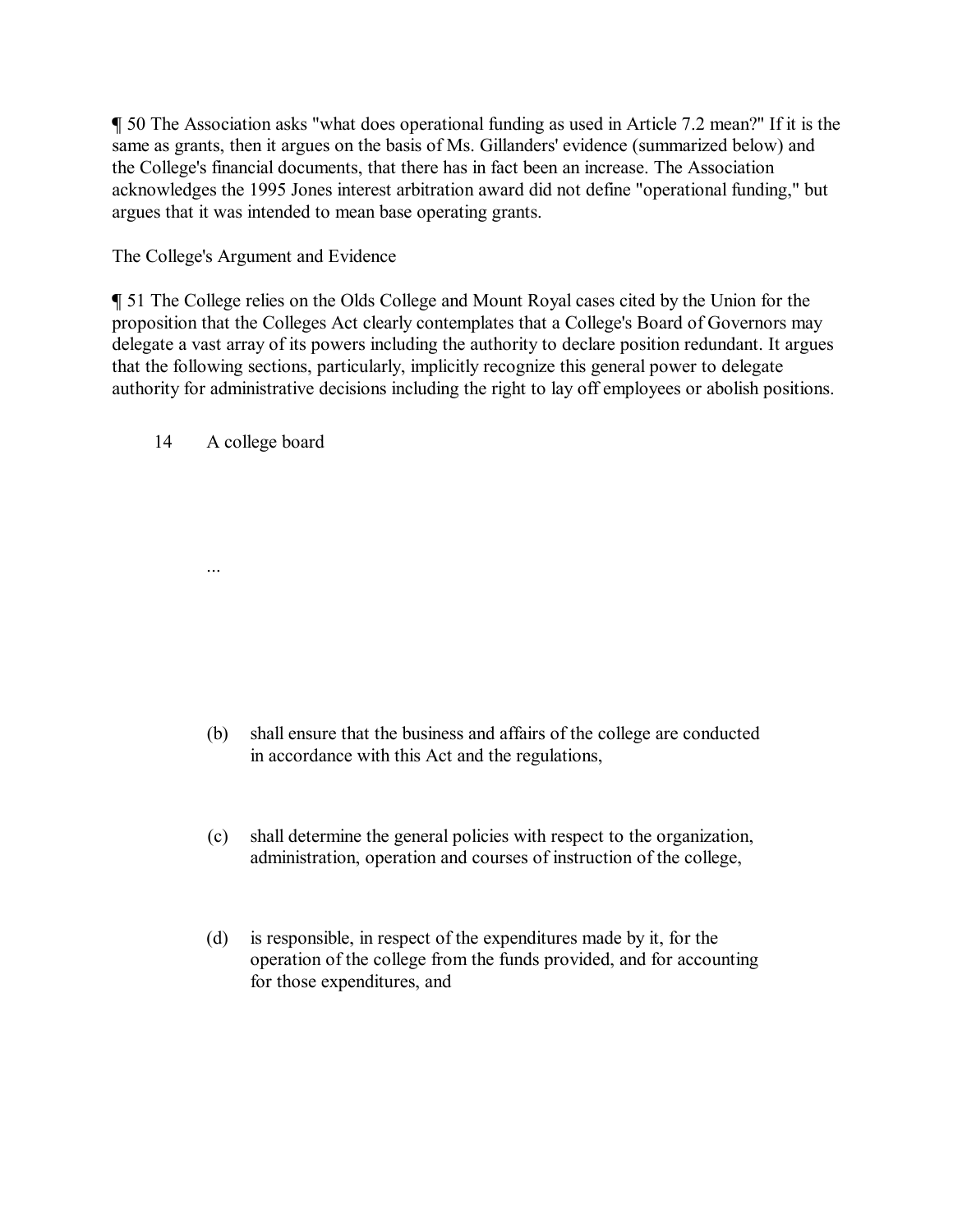15 Subject to this Act, a college board has the power to manage and control a college and its property, revenue, business and affairs.

...

...

16 (1) In addition to the powers given to it by this and any other Act, a college board may, subject to this Act,

(j) do any other things that may be required to administer the college and its property.

(2) A college board may, after consultation with the academic staff association, do one or more of the following: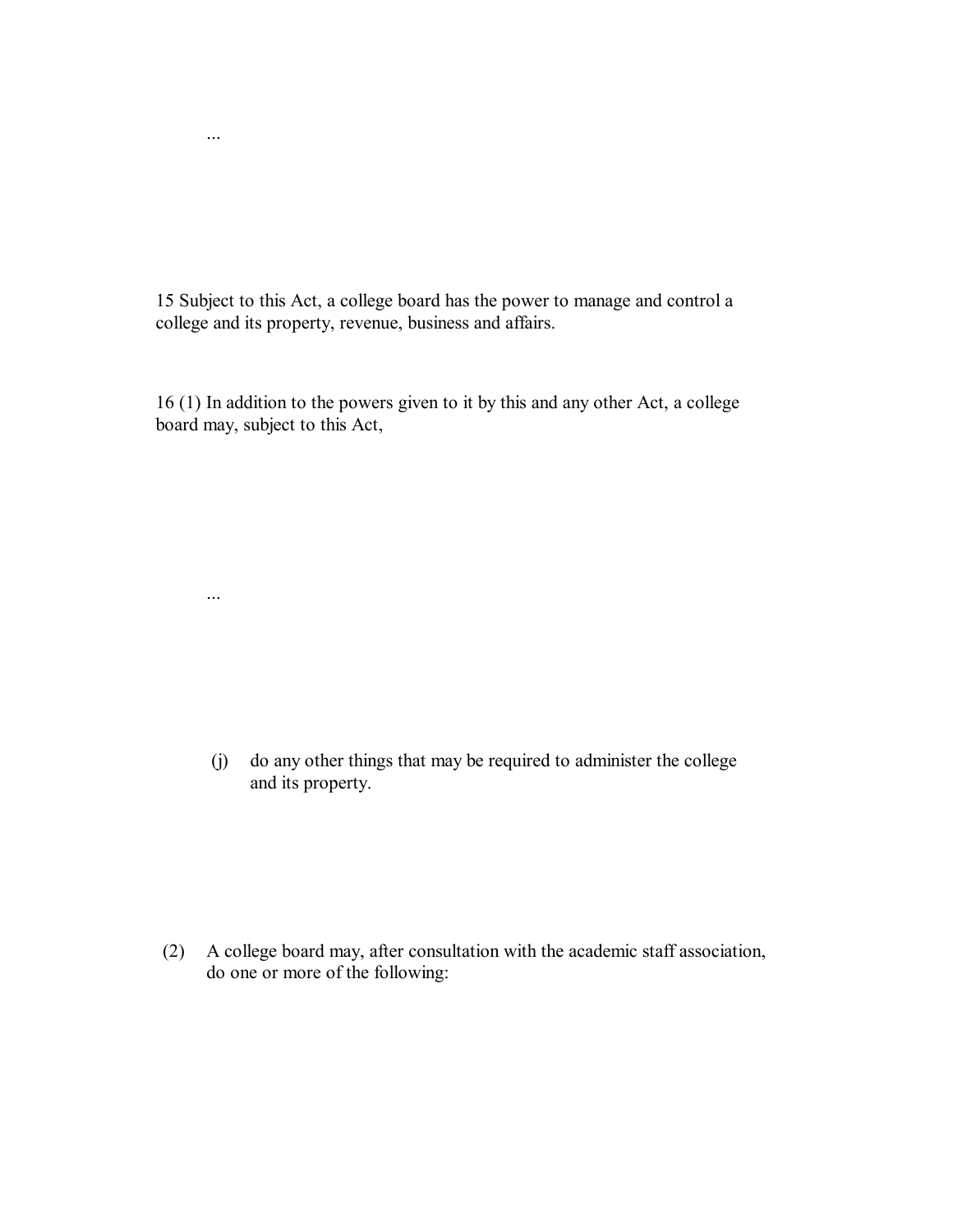- (a) designate categories of employees as academic staff members at the college;
- (b) designate individual employees as academic staff members at the college;
- (c) change a designation made under clause (a) or (b) or under section 40.

28 (1) For each college there shall be a president who shall be the chief executive officer of the public college.

- 29 A college board may
	- (a) appoint any officers and employees it considers necessary for the purposes of the college,
	- (b) determine the salaries or remuneration of the officers and employees,
	- (c) prescribe the duties of the officers and employees, and
	- (d) prescribe the terms and conditions of employment of the officers and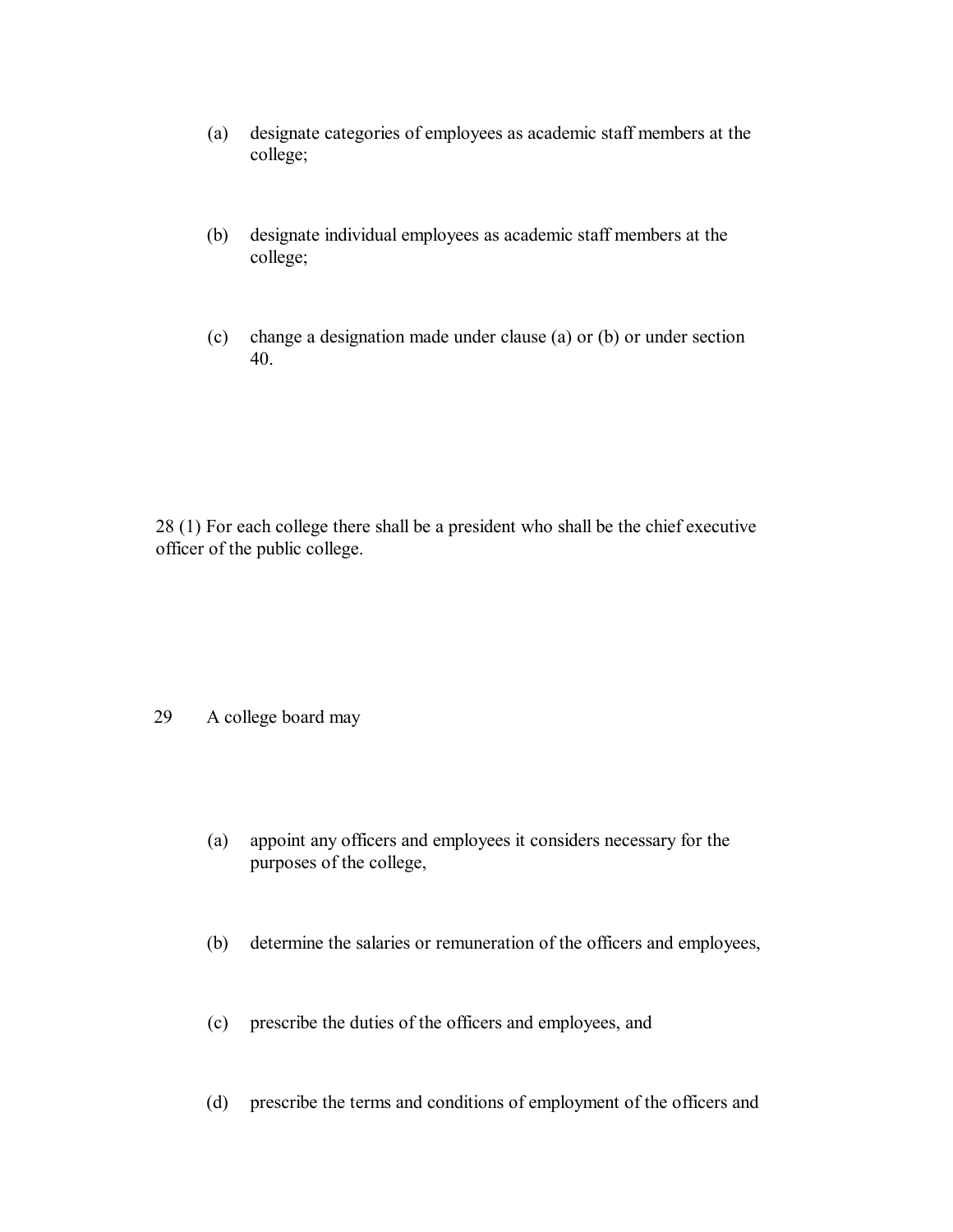employees.

**¶** 52 An implicit right to delegate functions can be found in the doctrine of administrative necessity. This was found and relied upon in the initial decision of the arbitration board in Olds College (supra) relied upon by the Association. Its scope is discussed in the following decision; although much of that decision concerns inter-delegation, a constitutional issue of no application here. We note also that it discusses the sub-delegation of ministerial powers which have sometimes been treated differently than powers given to other statutory delegates.

Peralta and the Queen in Right of Ontario (1985) 16 D.L.R. (4th) 259 at pp. 276-283 affd. 56 D.L.R. (4th) 575 (Ont. C.A.) at p.272:

When courts have considered whether delegation of ministerial powers was intended, considerable weight has been given to "administrative necessity", that is, it could not have been expected that the Minister (in this case the Governor in Council) would exercise all the administrative powers given to him. Further, in such cases the suitability of the delegate has been a material factor in determining whether such delegation is intended and lawful: see Lanham, "Delegation and the Alter Ego Principle," 100 L.Q.R. 587 (1984).

There is no rule or presumption for or against subdelegation": Driedger, "Subordinate Legislation", 38 Can. Bar Rev. 1 (1960), at p.22. The language of the statute must be interpreted in light of what the statute is seeking to achieve. As Professor Willis pointed out, the maxim delegatus non potest delegare "does not state a rule of law; it is at most a rule of construction' and in applying it to a statute there, of course, must be a consideration of the language of the whole enactment and of its purposes and objects'": Willis, "Delegatus Non Potest Delegare", 21 Can. Bar Rev. 257 (1943) at p.257.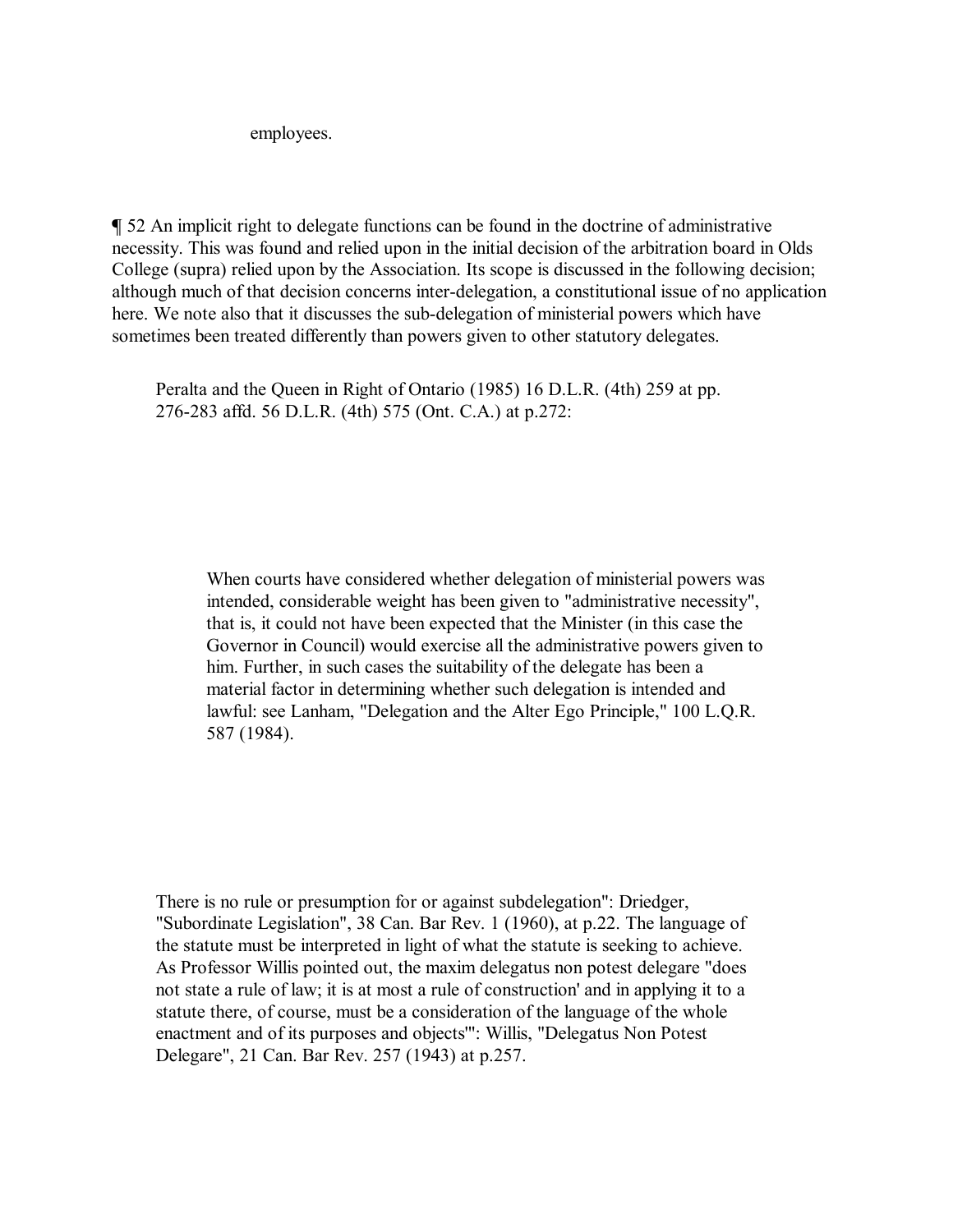**¶** 53 The College argues that no formal Board resolution is required to delegate authority for administrative decisions to any particular office or individual. If such authority is needed, it is contained within the broad grant of authority from the Board to the President which is based on the "Carver principles." The Carver principles involve a policy of delegating plenary power, subject to express limitations or "fences" rather than delegating specific tasks and authorities.

**¶** 54 This basic approach is set out in a series of policies. Policy BP-1 approved June 22, 2000 defines, in a global sense, the relationship between the President and the Board:

The Board's sole official connection to the operational organization, its achievements and conduct will be through a Chief Executive Officer, titled President

**¶** 55 This is fleshed out in BP-3 dealing with the Accountability of the President

The President is the Board's only link to operational achievement and conduct, so that all authority and accountability of staff, as far as the Board is concerned, is considered the authority and accountability of the President.

Accordingly:

- 1. The Board will never give instructions to anyone other than the President.
- 2. The Board will refrain from evaluating, either formally or informally, any staff other than the President.
- 3. The Board will view President performance as identical to organizational performance, so that organizational accomplishment of board stated Ends and compliance with Executive Limitations will be viewed as successful President performance.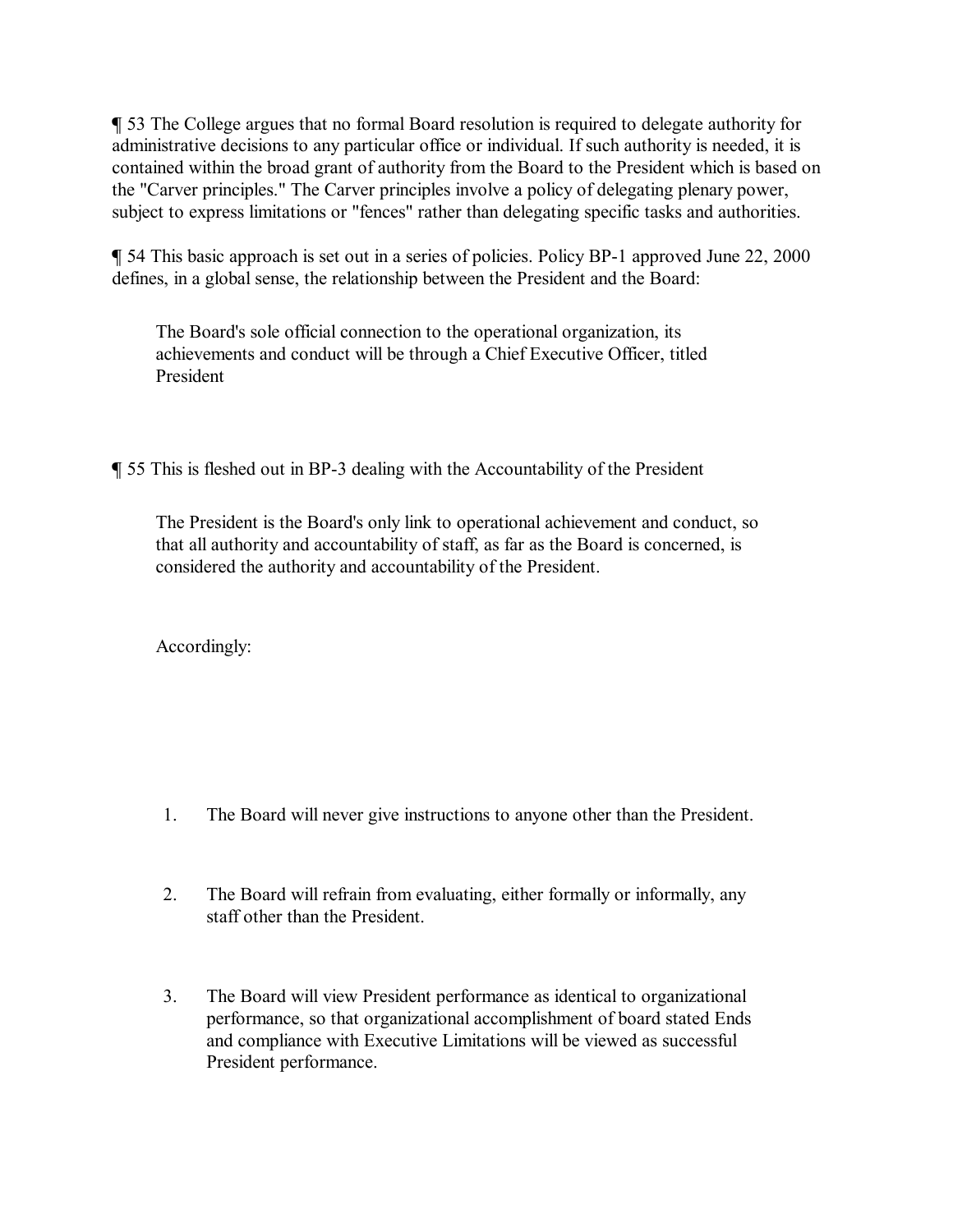**¶** 56 Board committees are restrained from interfering with the President's authority by GP-5 - Board Committee Principles:

Board committees, when used, will be assigned so as to minimally interfere with the wholeness of the Board's job and never interfere with delegation from Board to President. Committees will be used sparingly, only when other methods have been deemed inadequate.

...

3. Board committees cannot exercise authority over staff. Because the President works for the full board, he or she will not be required to obtain approval of a board Committee before an executive action. In keeping with the Board's broader focus, board committees will normally not have direct dealings with current staff operations.

**¶** 57 The way the Board monitors the President's performance is further described in GP-3 - Board Job Contribution.

The job of the Board is to represent the ownership in determining and ensuring appropriate organizational performance. To distinguish the Board's own unique job from the jobs of its staff, the Board will concentrate its efforts on the following job "products" or outputs.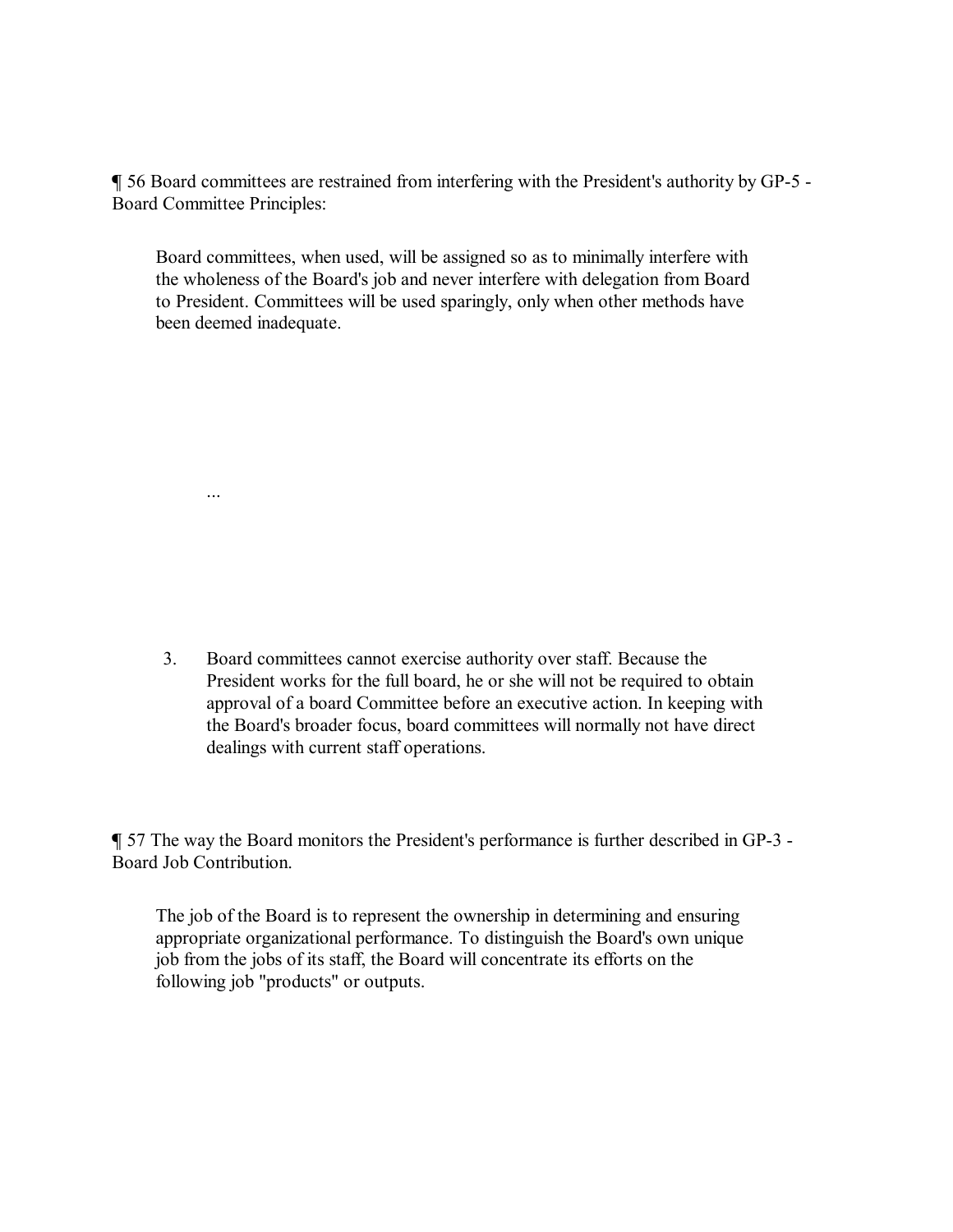2. Written governing policies which, at the broadest levels, address:

...

2.1 Ends: Organizational products, impacts, benefits, outcomes, recipients, and their relative worth (what good, for which needs, at what cost).

2.2 Executive Limitations: Constraints on executive authority which establish the boundaries of prudence and ethics within which all executive activity and decisions must take place.

2.3 Governance Process: Specification of how the Board conceives, carries out and monitors its own task.

2.4 Board-President Relationship: How power is delegated and its proper use monitored, the President role, authority and accountability.

3. Selection of the President, and assurance of the President's performance in achieving the results defined in the Ends policies, and not exceeding the constraints in Executive Limitations policies, through monitoring and evaluation of the President as outlined in policies on Board-President Relationship.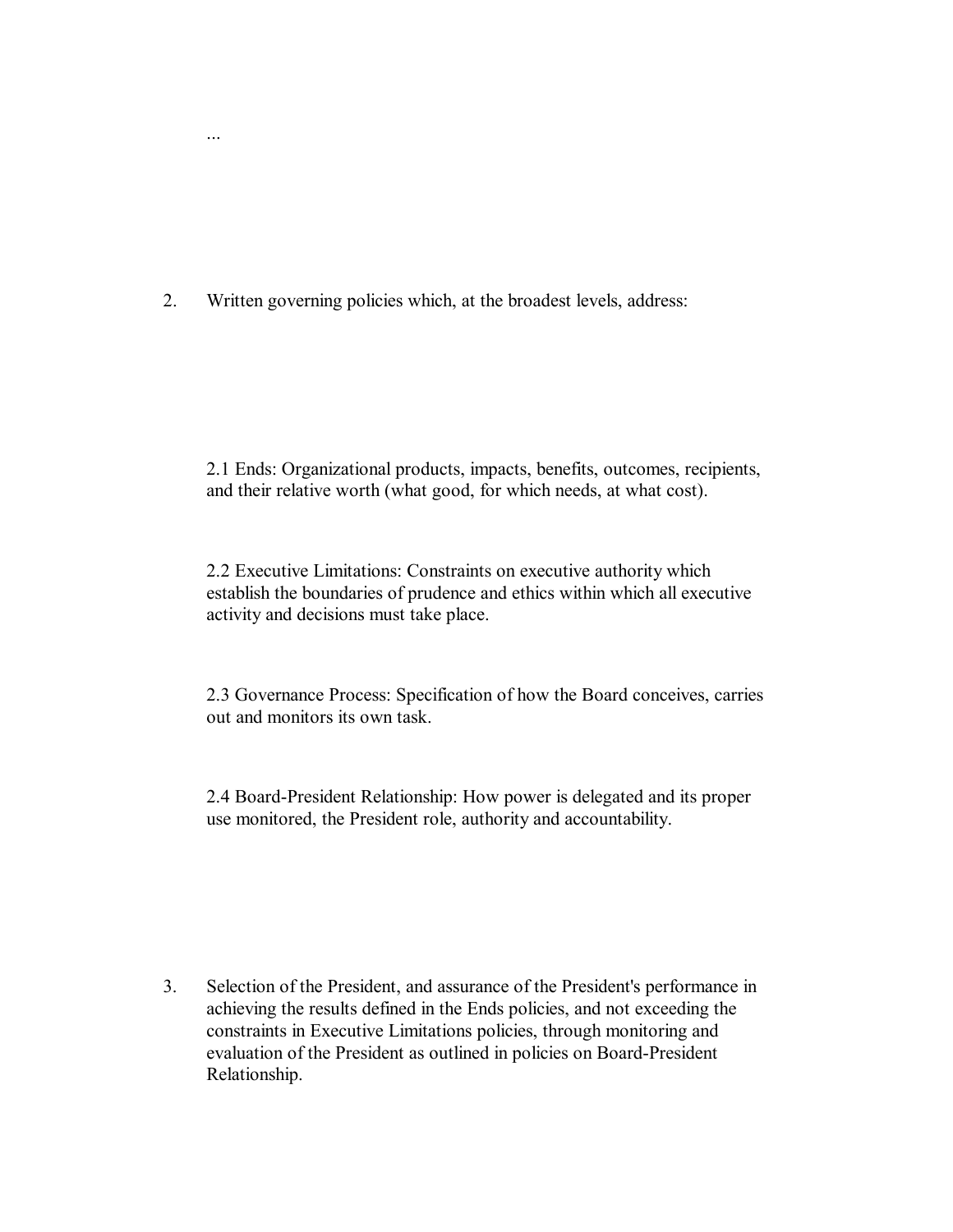**¶** 58 In BP-4 the Board deals specifically with the issue of delegation to the President. That policy, also passed on June 22, 2000, provides:

The Board will instruct the President through written policies which prescribe the organizational Ends to be achieved, and describe organizational situations and actions to be avoided, allowing the President to use any reasonable interpretation of these policies.

Accordingly:

- 1. The Board will develop policies instructing the President to achieve certain results, for certain recipients at a specified cost. These policies will be developed systematically from the broadest, most general level to more defined levels, and will be called Ends policies.
- 2. The Board will develop policies which limit the latitude the President may exercise in choosing the organizational means. These policies will be developed systematically from the broadest, most general level to more defined levels, and they will be called Executive Limitations policies.
- 3. As long as the President uses any reasonable interpretation of the Board's Ends and Executive Limitations policies, the President is authorized to establish all further policies, make all decisions, take all actions, establish all practices and develop all activities.
- 4. The Board may change its Ends and Executive Limitations policies, thereby shifting the boundary between board and President domains. By doing so, the Board changes the latitude of choice given to the President. But as long as any particular policy is in place, the Board will respect and support the President's choices. This does not prevent the Board from obtaining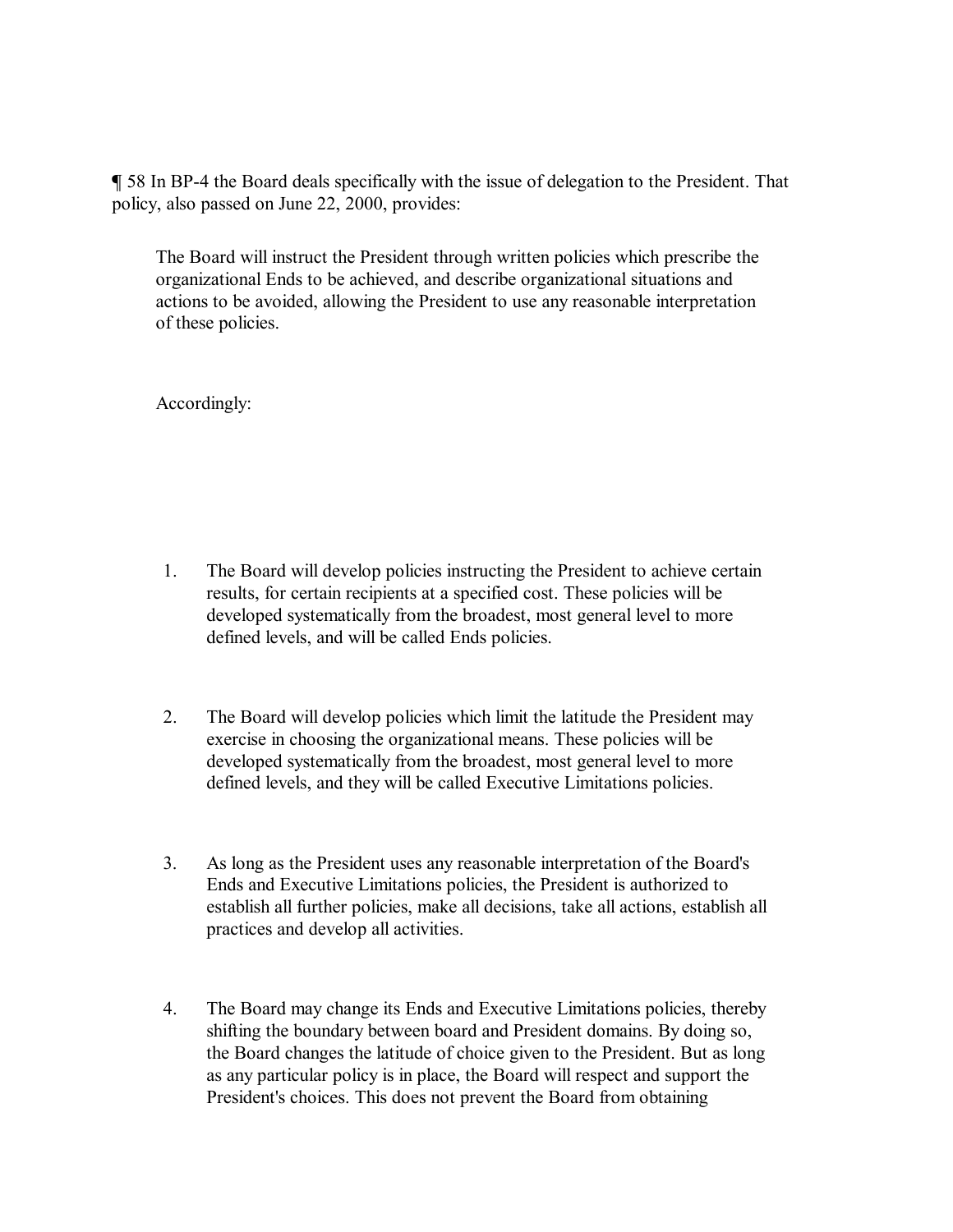information from the President about the delegated areas, except for individual client-identified data.

**¶** 59 The College advances an alternative argument that does not depend on delegation. It argues that the use of the word "Board", in s. 7.2 cannot be interpreted as specifically requiring formal "Board" action. Taking the collective agreement as a whole, it argues, this would make no labour relations sense. It too refers to other instances within the collective agreement. It suggests provisions such as Article 7.4 were clearly intended to identify the Board only as being the corporate entity, and not to restrict its ability to act through its various managers and officers. Article 7.4 reads:

7.4 The Board shall make every reasonable effort to place a Faculty Member whose position has been declared redundant in a comparable position which is being filled by the College and which the Faculty Member is reasonably able and qualified to assume.

**¶** 60 This should not be so interpreted, the College argues, in a way that requires the Board itself to make these efforts at finding a comparable position. It is obviously something the parties contemplated would be handled by administrative staff.

**¶** 61 The College called Ms. Pauline Gillanders, its Vice-President Finance and Operation. Her evidence covered the process of cutbacks that led to Ms Kaai's termination, the manner in which the decision was taken and by whom, and the College's financial position which touches on the question of operational funding.

**¶** 62 Ms. Gillanders testified about the financial difficulties the College faced late in 2001 and early 2002 as the government announced cutbacks in funding, and how this affected the College's budget for the next fiscal year. Ms. Gillanders is a chartered accountant who came to the College in 2001. She is responsible for the budget and the strategic planning function. She began improving the College's monthly budget and accounting figures. In the Christmas break of 2001 her forecast disclosed a projected deficit of \$3.5 million for the current year plus an ongoing deficit into the next budget year. They called Alberta Learning and were told they had to make decisions to bring both the current and next fiscal year's budgets into balance. The President of the College divided the steps to be taken into three phases. Phase 1 involved \$800,000 of immediate cuts to things like travel, professional development and contingency funds. The second phase involved \$1.2 million and included positions that would be cut either from the current year or in the next fiscal year.

**¶** 63 The third phase involved going back to the various departments and asking them to formulate plans and describe the consequences of cutbacks amounting to 5% and 10% of their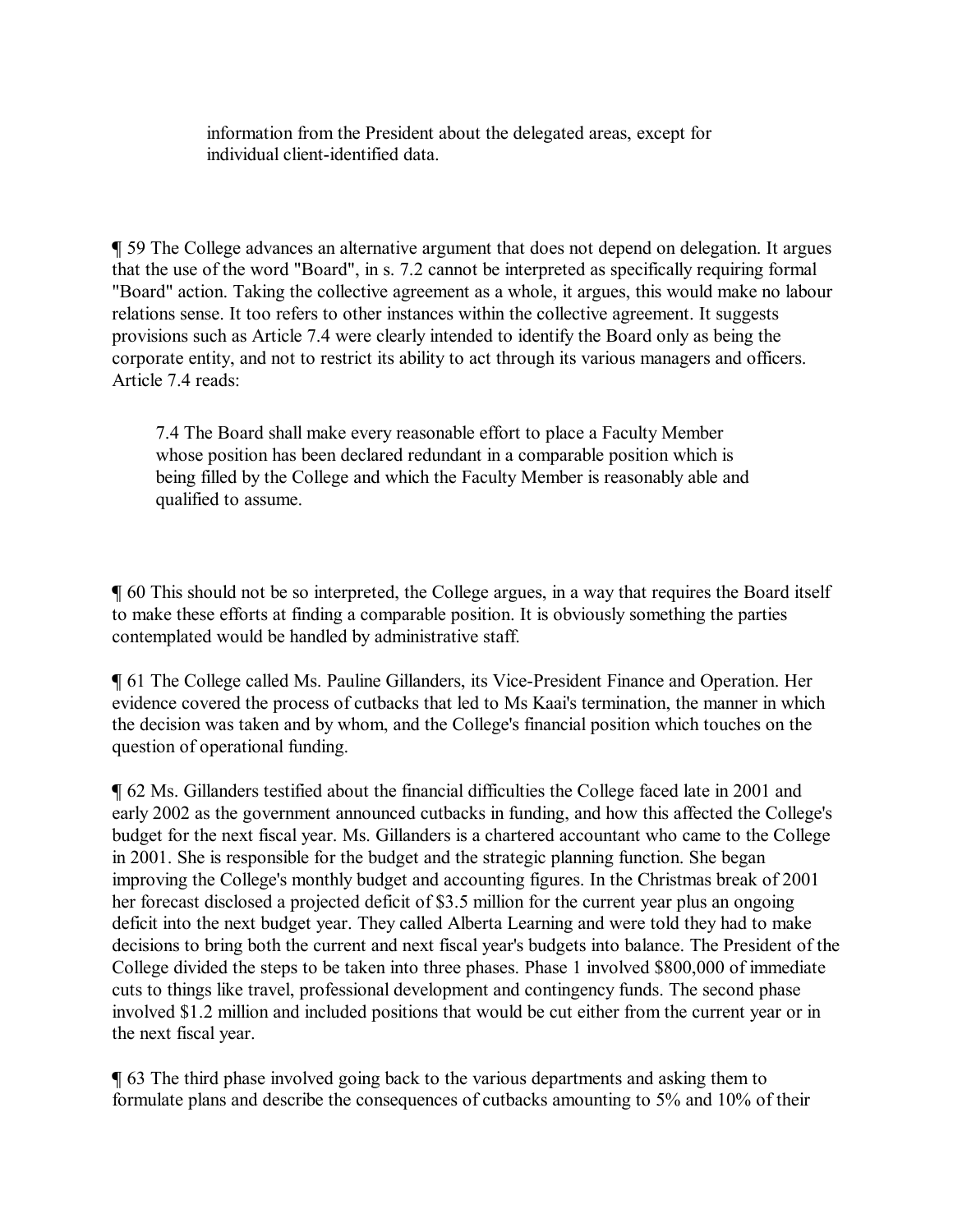budgets. They were asked to identify any position that could be eliminated. On January 16, 2002 President Mark Lee sent out a detailed e-mail to everyone at Lakeland outlining the problem and the preliminary approach to finding a solution.

**¶** 64 Ms. Gillanders described, in summary form, the College's long term strategy which involves fairly rapid growth, projected at 12%. The College has self-funded this plan by using its large (\$10) million) accumulated surplus to hire the necessary staff for new programs and to renovate its facilities. All this was in anticipation of getting access funding from the province to support these programs. Despite the cutbacks the College is still planning for growth.

**¶** 65 The College faced several cost increases as well as provincial revenue cuts that contributed to its 2001-2002 deficit and 2002-2003 projected deficit. Its collective bargaining settlements were based on a three-year business plan formulated before the cuts were announced.

**¶** 66 The operational costs of the College are about \$30 million per year, while base government funding runs at about \$15 million. Additional revenue comes from access funds, tuition fees, interest and investment income, grants from the Saskatchewan Government and tuition fees for continuing education programs. The base budget funding is not allocated specifically to individual expenditure items.

**¶** 67 On March 13, 2002 the President presented the Lakeland College Board with a budget in principle and received approval. On March 21, 2002 President Lee communicated to everyone at Lakeland in an e-mail headed "state of union." This followed right after the Provincial budget tabled 2 days before. It said, in part:

I now advise you that the cuts have now been made and the Board of Governors has approved in principle the budget for next year. In total, we have cut about \$4 million out of our budget for next year. While the process was difficult and stressful, the reality is we are now in a position to weather the next 3 - 4 years, even if the Province's finances remain tight.

In total, about 20 fulltime positions were eliminated through attrition and layoffs, although we will be able to place some of these people in other open positions around the college as a result of the hiring freeze. As you read this message, know that the position cuts have been made, and the people impacts by these decisions have been informed.

The elimination of these positions has not been taken lightly. I know that individuals and families are impacted tremendously by these decisions, as is the morale of all of our employees. Unfortunately, given the circumstances, sweeping changes were required and it was inevitable that some positions had to be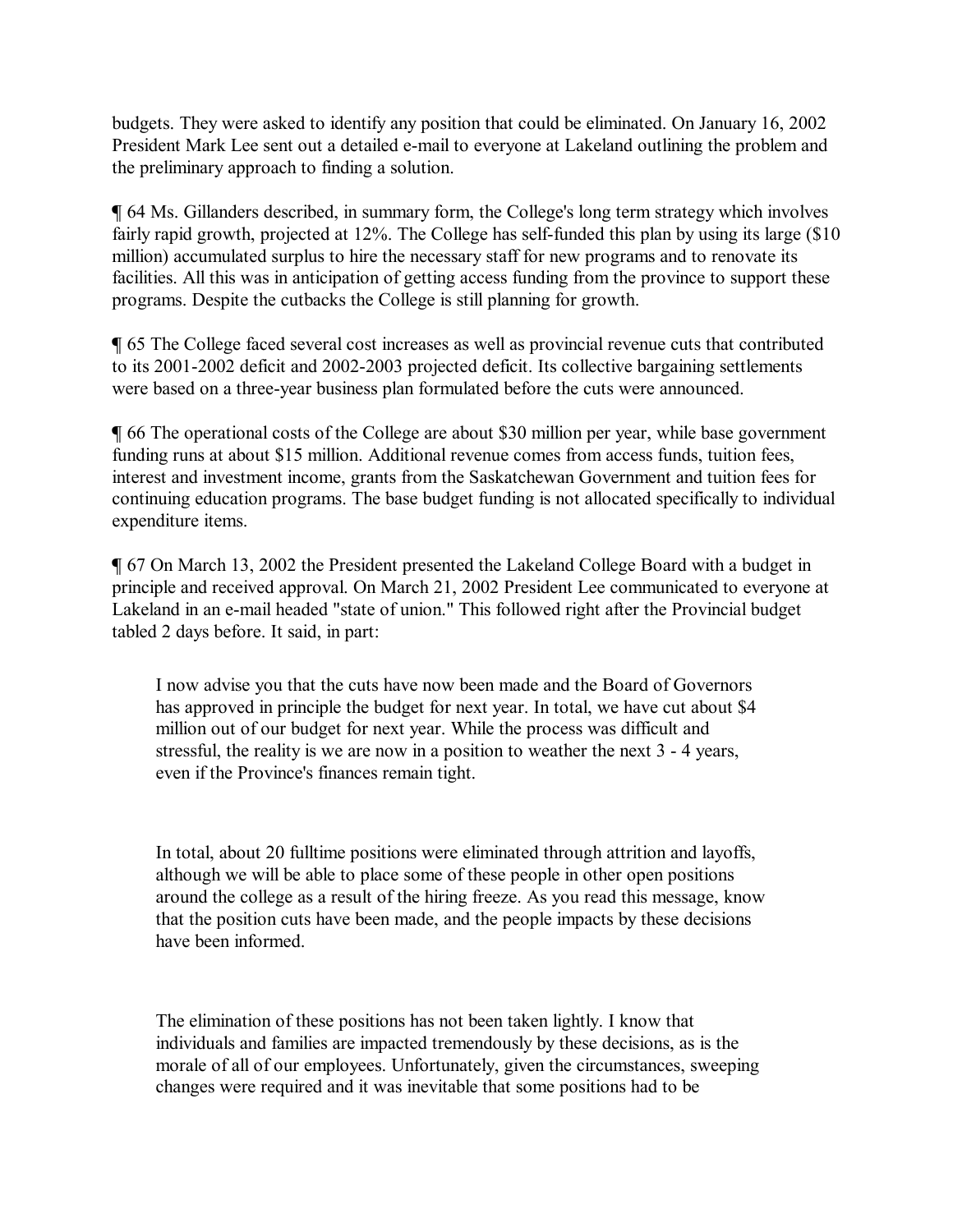eliminated. Throughout this process we have endeavored to do all we could to minimize the impact on our staff and faculty.

**¶** 68 In fact Ms. Gillanders said, not all affected staff had been notified at this point as they still had to carry out parts of the third phase of the budget cutbacks. However, the reductions including that of Ms. Kaai's position were included in the budget approved in principle on March 13, 2002 and confirmed by Board resolution on April 17, 2002. The President was authorized by the Board to carry out the budget cuts.

**¶** 69 Ms. Kaai's position was one of the positions identified for elimination. In addition, her immediate boss, Mircea Panciuk, the Director of the Learning Centre, was identified as holding a position to be eliminated. In some cases positions were eliminated, in other cases the incumbents were laid off but the positions were kept in a vacant state. Ms. Gillander cannot recall any specific discussion of the timing of faculty cuts, but says they recognized that cuts could not be made while programs were still being taught.

**¶** 70 Ms. Gillanders was cross-examined on the operational funding figures listed in the College's budget as set out in the College's 2002-2006 business plan. It shows a 3% increase in operating grants for 2003-2004 over 2002-2003. The Annual Report for 2001-2002 shows an increase in grants, as a revenue item, from 2002 actuals over 2001 actuals. Ms. Gillander conceded the base grants had remained as they expected, but that other items beyond those base grants supplemented their operating funds since grants came to less than one half the total.

**¶** 71 In terms of the impact of the cuts on faculty she says that most faculty were reassigned. Ms. Kaai was the only one actually terminated. She was unsure of what happened to Mr. Panciuk.

**¶** 72 The budget put to the Board for approval was discussed by the Executive Committee before being presented. She cannot place that committee discussion in terms of when the President wrote his March 21st e-mail. The Executive Committee met several times over the budget period. She says the principle features of the budget did not change between the preliminary and final documents presented March 13 and April 17 respectively.

**¶** 73 The Employer argues that Chair Jones, in making the 1995 Article 7 award (which was made without reasons) knew what base funding entailed and could have used that term if that is what he intended. Rather he used the term operating funds which has a broader meaning. It makes no sense from the point of view of this clause's purpose, to look only at the grant side of revenues ignoring the other half of the budget.

**¶** 74 The Employer argues that the two arbitration boards said to show past or known practice are not properly evidence before the Board. First, like the Jones interest award, they are only admissible if the language is ambiguous, which it is not. Secondly, the two examples given both occurred before a major review of the College's style of governance and the adoption of the Carver system of plenary delegated authority subject to limitations.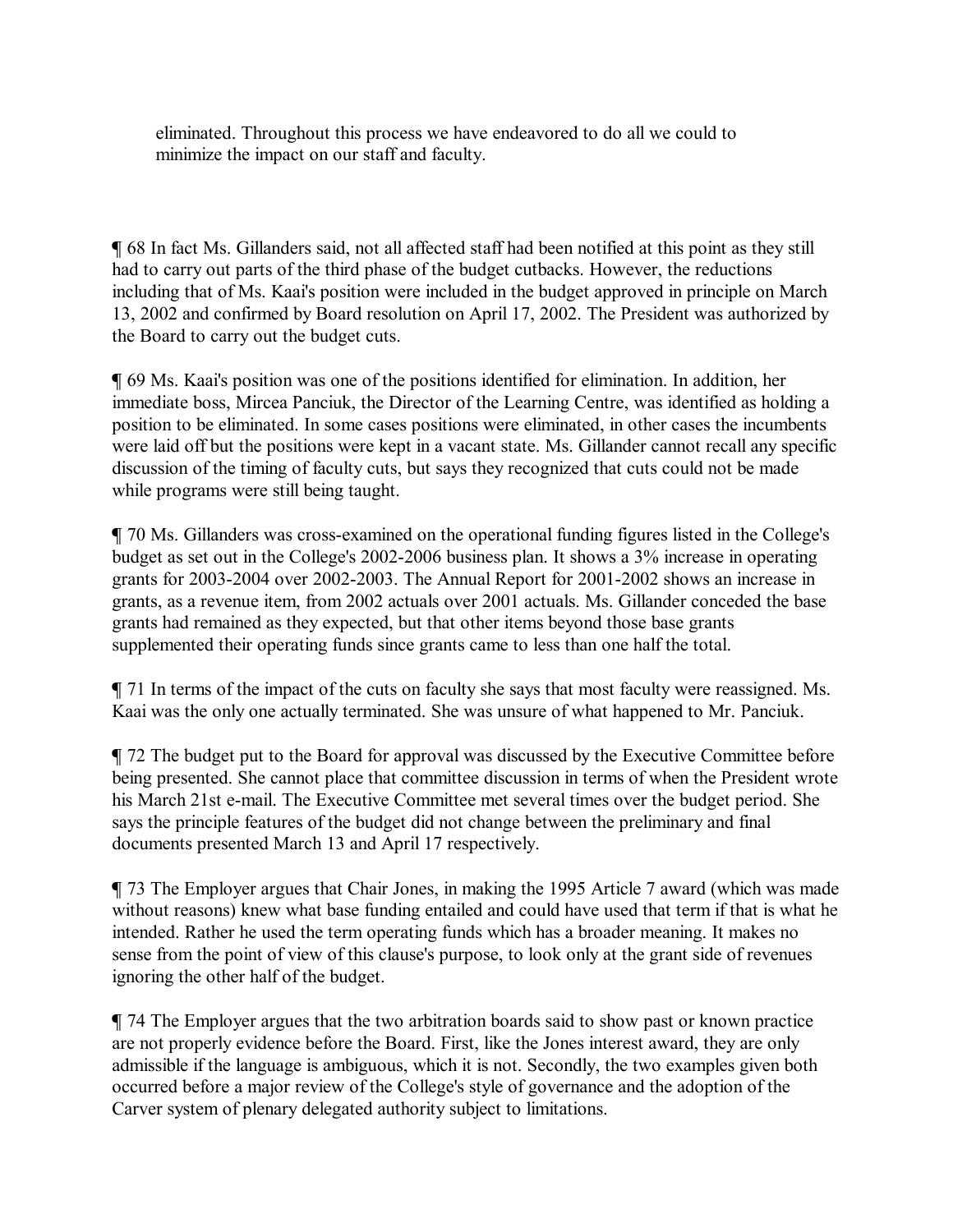**¶** 75 The Employer introduced several cases dealing with the general question of funding reductions and cutbacks as they affect termination rights such as the ability allowed by s. 7.2. We do not need to canvas the Huron case from the Ontario Division Court [1998] O.J. 2290 since it has been reversed and the arbitrator's original Order both restored and enforced (see: [2001] O.J. 4966). The other cases are:

Re Corporation of the City of Hamilton and CUPE Local 5167 (2001) 98 L.A.C. (4th) 21 (Devlin)

and

Ontario Council of Regents for the Colleges of Applied Arts and Technology v. Ontario Public Service Employees Union (Lamothe Grievance) [2000] O.L.A.A. 220 (Simmons)

**¶** 76 The City of Hamilton case involved a contract that allowed lay-offs due to lack of work or "other legitimate reason." The arbitrator held at page 29:

In my view, however, for purposes of this case, it is unnecessary to decide whether issues respecting "lack of work" can be determined without regard to the Employer's financial ability to have the work performed. Unlike the collective agreement in the Huron (County) Huronview Home for the Aged case, Article 3.5 of the collective agreement in this case provides that it is the exclusive function of the Employer to lay off employees due to lack of work or "other legitimate reason." In my view, this latter phrase would encompass a reduction in funding which necessitates adjustments in staffing.

**¶** 77 The grievors in the Ontario Council of Regents case alleged that they were improperly laid off. They had been employed as special needs counselors for students at the College. The Province of Ontario allocated certain funds for special needs services which could not be reallocated elsewhere. For a time the College supplemented this provincial special needs grant from its general operating funds but, when faced with cutbacks, decided to revert to running the special needs program within the bounds of the special needs grant. As a result, the College told the grievors their positions had become surplus due to the College's financial position. The Union challenged the bona fides of this decision. The arbitrator upheld management's decision to lay-off in these circumstances, a decision it felt was reasonable given the cut in its general operating budget which justified a rethinking of its previous subsidy of the special needs program.

Decision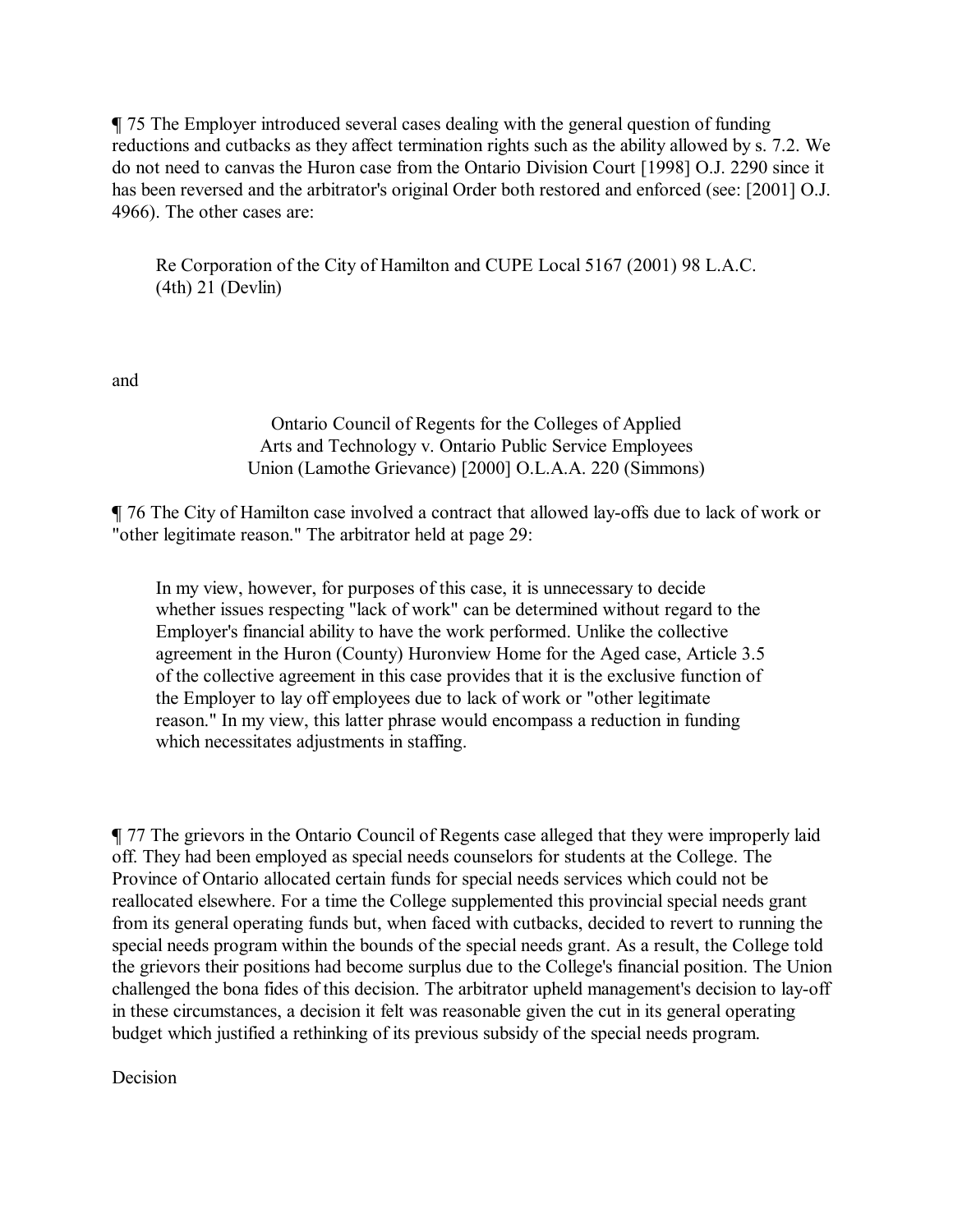**¶** 78 We find that this case turns upon the meaning of the words in Article 7.2. When that clause uses the words "the Board may declare a faculty member's position redundant" it either means the Board acting itself, or else it means the Board just as the Employer. If it is the latter, the College can act in any lawful way it chooses, including delegating the power to terminate to officials within the organization.

**¶** 79 The Colleges Act does not, in our view, limit the Board's power to delegate such decisions. Section 14-16 of the Colleges Act are sufficient for this purpose. Beyond that, section 30(3) (previously numbered 21(3)) allows the College to enter into collective agreements setting out, among other things, how terminations will occur. This could include termination by the College as employer or by a designated officer. However, it could also include termination by the Board acting directly and addressing its collective mind to the specific question. This the Faculty Association argues to be the case here. If the collective agreement, properly interpreted, exhibits a commitment that the Board itself must make the Article 7.2 decision, then the question of whether the Board has the power to delegate its powers to terminate, and whether it has in fact done so, become redundant. This is because of what was said in Mount Royal:

Section 21(3) of the Colleges Act specifically contemplates that the Board's statutory power to prescribe the terms of employment of academic staff members is subject to any collective agreement to which the Board becomes a party. Accordingly, in cases of conflict, the collective agreement governs.

**¶** 80 We agree with the analysis in Mount Royal. If the College is correct in its interpretation and the Board just means the College as employer then the grievance (on this point) must be dismissed. The Board has clearly delegated plenary powers to the President. The Act does not limit the Board's power to make such a delegation except by allowing the College to bind itself to some other commitment through a collective agreement.

**¶** 81 Article 7.2 refers to "the Board". That is a defined term which means "the Board of Governors of Lakeland College." Article 7.2 speaks of "making a declaration" which connotes making some discretionary decision and pronouncement. That declaration can only be made on certain specified grounds; it is not an unfettered discretion. The collective agreement, beyond Article 7.2 is not a model of clarity. Each party was able to point to other sections in the agreement that use the Board or related terms in ways that go one way or the other. The use of "the President" in 7.7, which deals directly with the rights of someone declared redundant does imply that the use of the Board in 7.2 means the Board acting itself. Were it otherwise, one would expect the parties to use either the term "the Board" or some neutral term like "the College" or "the employer," in Article 7.7. The College is right to suggest that Article 7.4 is not intended to have the Board itself carry out the administrative functions involved in making "every reasonable effort to place a faculty member whose position has been declared redundant in a comparable position." However, it does not strain the language to assume the parties intended the Board itself to ensure that those efforts were made on its behalf.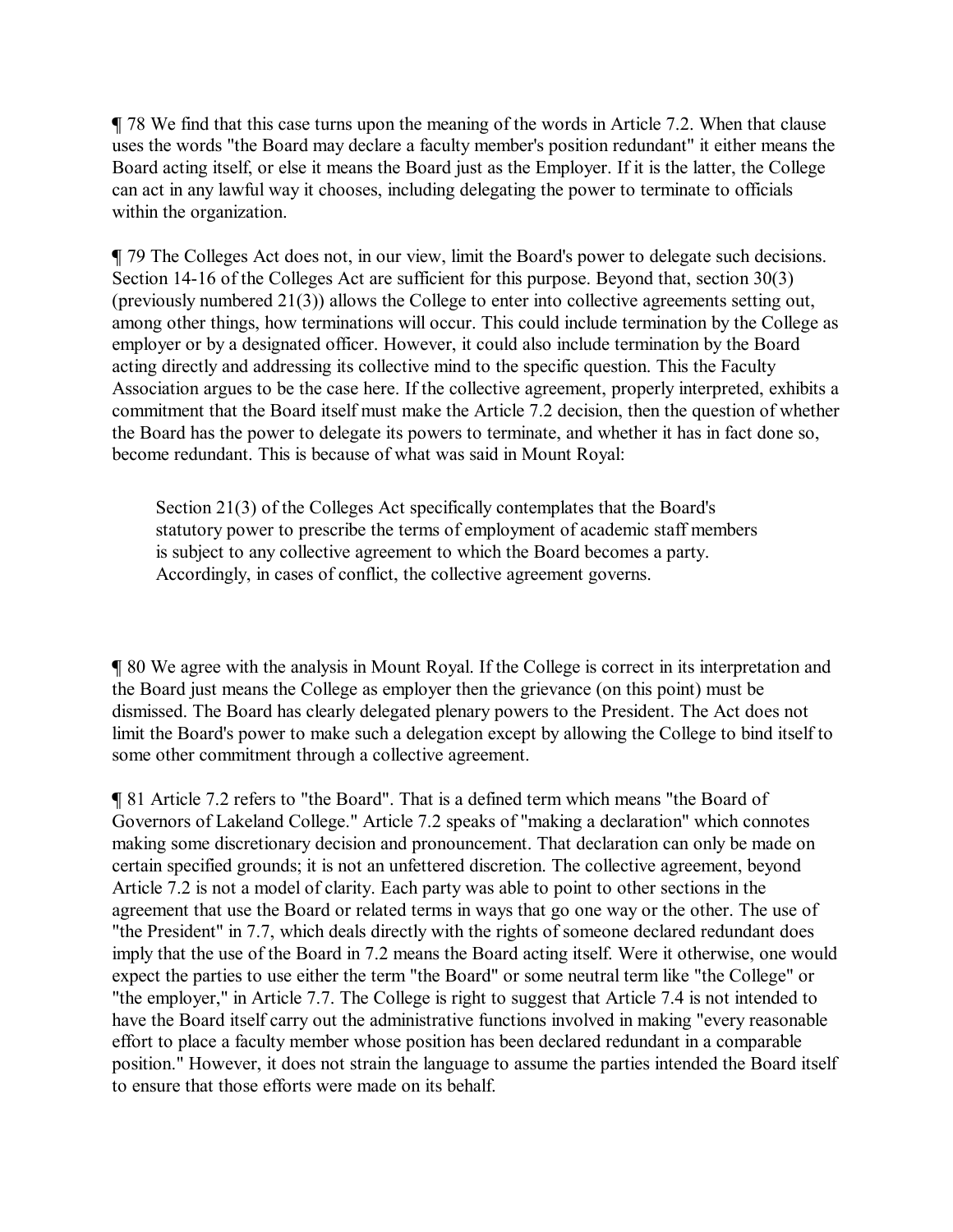**¶** 82 In our view, on the wording of the agreement alone, the Faculty Association's interpretation is the more probable. Does this lead to an absurd or administratively unfeasible result? The notion of administrative necessity really amounts to much the same thing as the customary caution in interpreting agreements that one should not construe an agreement in a way that is unworkable in practice. One would presume parties would not intend such a result. This is a college faculty agreement. Termination of faculty members is a significant event in a college's affairs, as illustrated by the limited circumstances in which it can take place. The administrative burden this would place on the board is not so onerous as to be implausible. While Board level involvement in private industry would be unusual, it is not unusual in the academic world, and boards frequently have to be directly involved by statute law or contractual commitment in termination decisions in the school, college and university world. This is a consequence of the higher degree of tenure afforded such professionals.

**¶** 83 In respect of the interpretation of base funding, the College argues that the arbitrator must be presumed to have known the meanings to be ascribed to the terms "base funding" and "operating funds." In the same vein, we are satisfied the arbitrator would have understood the fact that "Board" was a defined term under the agreement, or at least a term the use of which might cause conflict if it was intended to mean something other than that provided for in the definition. The evidence of the College's brief to the arbitration, if nothing else, explains the purpose and importance of vesting the power to declare a redundancy in the Board itself. It provides faculty with some assurance that the termination of what would otherwise be a tenured position would only be done with a certain degree of deliberateness following debate within a partially representational body.

**¶** 84 While we do not need to resort to this evidence to arrive at the more probable interpretation, the history of past practice put before us supports the conclusion we have reached. It shows that in the past these issues were put before the Board in person. This speaks against any administrative necessity argument.

**¶** 85 Our conclusion is that Article 7.2 means that the declaration of redundancy must be made by the Board of Governors of the College, acting themselves. This is solely due to the collective agreement they have entered into; it is not a conclusion forced by statute. Indeed we accept that aside from the contract they were free to delegate their powers to terminate and in fact purported to do so.

**¶** 86 We find that the logic in the Mount Royal decision and the related decisions set out above, compelling. A decision taken by anyone other than the Board, contrary to the agreement, is void and of no effect.

**¶** 87 The Board itself must deliberate on any Article 7.2 decision. We are therefore reluctant to express any view on how their discretion should be exercised. However, the parties placed before us a question of legal interpretation that is central to the Board's ability to act under that section. The Faculty Association interprets the words "lack of operational funding" as being a reference to base government funding. We find this too narrow an interpretation and contrary to its plainer meaning.